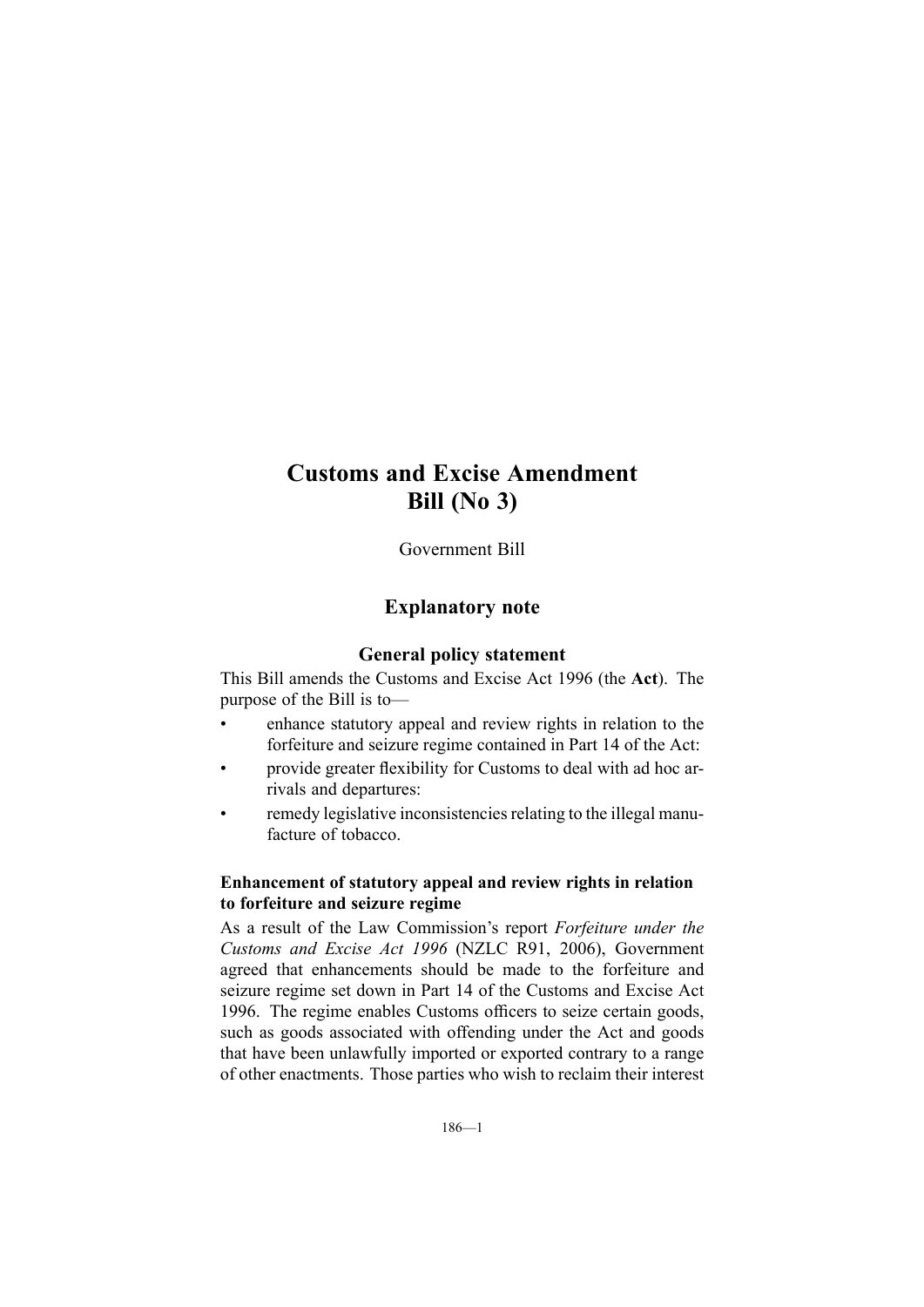in goods seized as forfeited can apply to either the District Court or the Minister of Customs, or both, depending on the circumstances.

In its report, the Law Commission highlighted concerns with the dual system of appeal to <sup>a</sup> court and <sup>a</sup> ministerial review, and stated that it should be possible to challenge the seizure by an initial internal review process, which should involve little or no expense to the challenger and should be able to be accomplished without delay. To give effect to these particular concerns, the appeal avenues contained in the Act, as they relate to forfeiture, are being repealed and replaced with <sup>a</sup> Customs internal review process. The internal review process will enable applicants to apply to the Chief Executive of Customs for the return of goods seized. Applicants who are dissatisfied with <sup>a</sup> decision resulting from an internal review will be able to appeal that decision to the Customs Appeal Authority. Customs Appeal Authority decisions will be appealable to the High Court.

#### **Ad hoc arrivals and departures**

With the exception of compelling circumstances, such as stress of weather or other navigation-related requirements, all craft arriving into and departing from New Zealand are required to do so at <sup>a</sup> Customs place. In recent years there has been an increase in ad hoc requests for both commercial and recreational purposes for arrivals at and departures from ports and airports that have not been designated as Customs places. The Customs and Excise Act 1996 is to be amended to provide the Chief Executive of Customs with the discretion to approve arrivals and departures outside of Customs places subject to any conditions the Chief Executive considers appropriate, and subject to consultation with other agencies with border-related interests.

#### **Illegal manufacture of tobacco**

The illicit manufacture and supply of tobacco contributes to health, economic, and social harms. For this reason the manufacture of tobacco products in New Zealand is restricted under the Customs and Excise Act 1996 to licensed Customs controlled areas, which facilitates the collection of excise duty on tobacco products. The only exception to this requirement is <sup>a</sup> personal use exemption that enables the small-scale manufacturing of tobacco leaf into smokable prod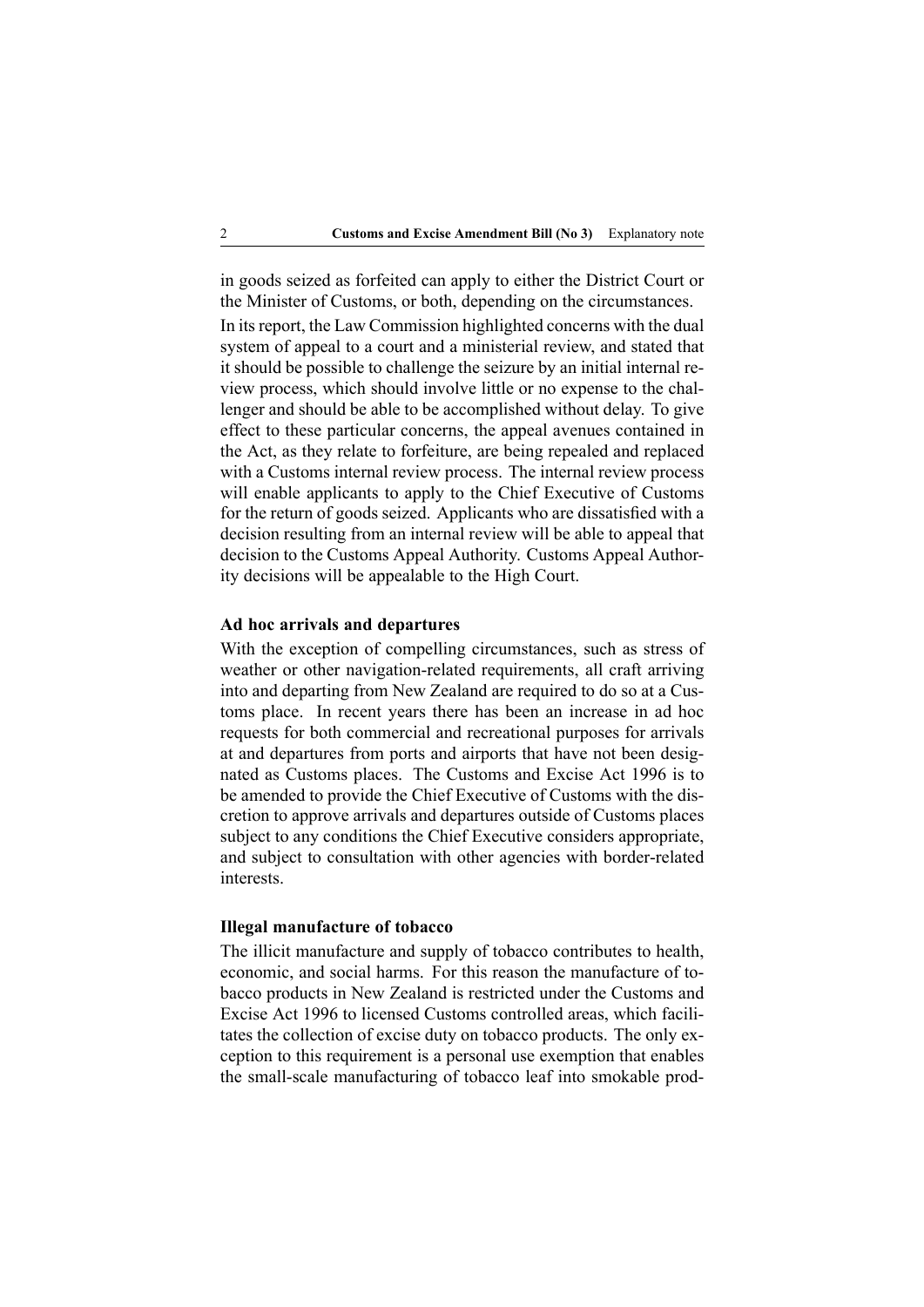uct. To qualify for the exemption, the manufacturing must occur at an individual's dwelling place, using tobacco grown on his or her own land, and the tobacco products must be exclusively smoked by that individual. However, enforcement activity has highlighted that commercial quantities of tobacco are being cultivated and manufactured with no legitimate end use.

To address the issue of illegally manufactured tobacco products, the personal use exemption needs to be clarified to assist Customs in identifying cases of illicit tobacco manufacture (while still allowing individuals who wish to cultivate and manufacture <sup>a</sup> small quantity for their own consumption to do so), and altered to increase penalties to provide <sup>a</sup> strong disincentive to discourage abuse of the exemption.

#### **Other amendments**

The Bill also makes <sup>a</sup> machinery amendment to the Act in respec<sup>t</sup> of section 148B(1), and minor amendments to clarify the Act in respect of sections  $209(1A)$  and  $288(1)(a)$ .

#### **Clause by clause analysis**

*Clause 1* relates to the Title.

*Clause 2* provides that the Bill, once enacted, comes into force on <sup>a</sup> day to be appointed by Order in Council and 1 or more orders may be made to bring different provisions into force on different dates. The reason for having flexible commencement provisions is that some clauses (in particular *clause 12*, which sets out <sup>a</sup> new procedure for reviewing seizure under section 226 of the principal Act) will require training and planning before they can be brought into force.

#### **Part 1**

## **Amendments to principal Act**

*Clause 3* provides that in Part 1 the principal Act being amended is the Customs and Excise Act 1996 (the **principal Act**).

*Clause 4* makes it clear that the Chief Executive of Customs has <sup>a</sup> general discretion to authorise the arrival of <sup>a</sup> craft in <sup>a</sup> place other than <sup>a</sup> Customs place. The Chief Executive must consult with relevant agencies before granting such an authorisation and may impose conditions.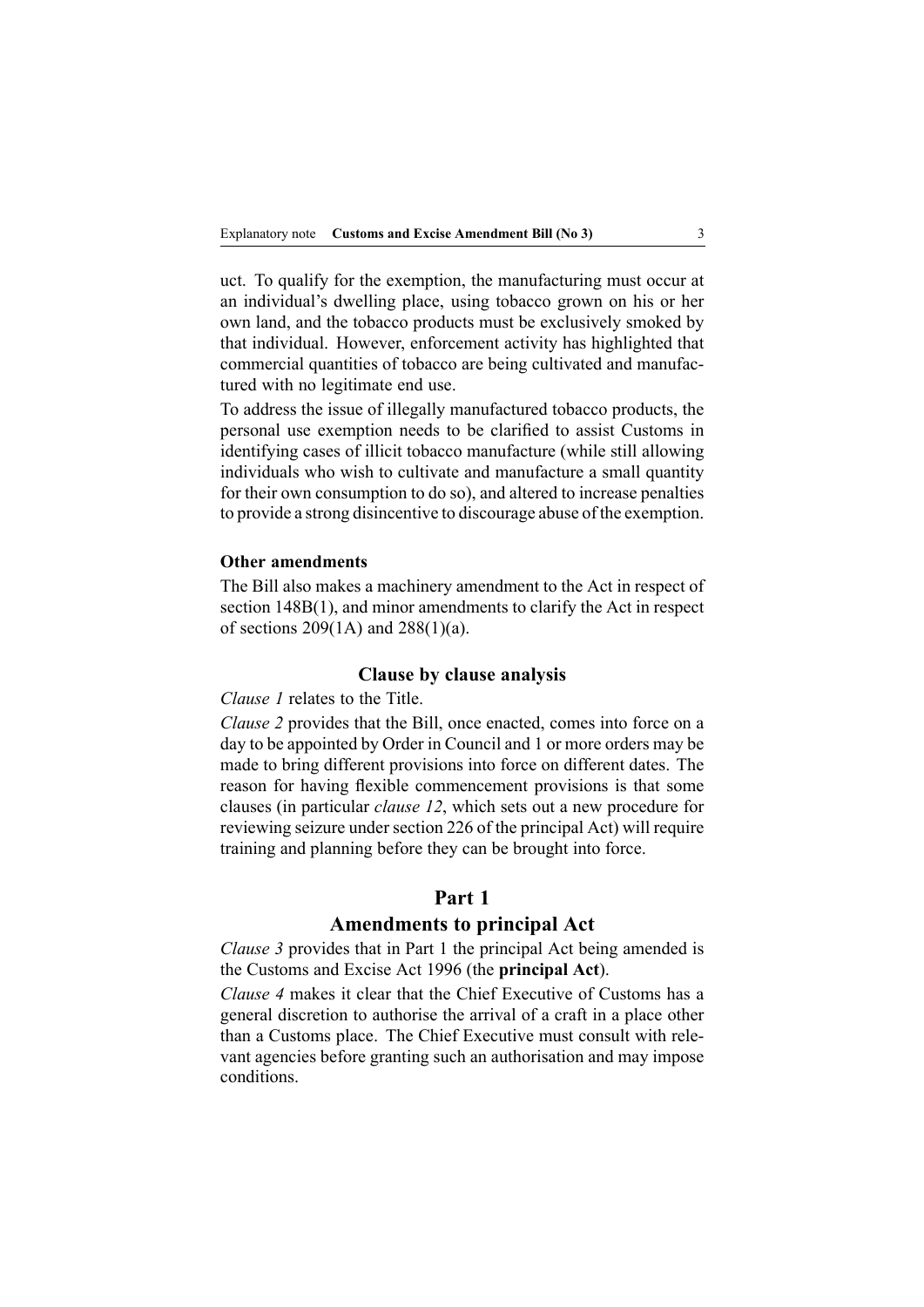*Clause 5* consequentially amends section 30 of the principal Act to reflect the changes made by *clause 6*.

*Clause 6* makes it clear that the Chief Executive of Customs has <sup>a</sup> general discretion to authorise the departure of <sup>a</sup> craft from <sup>a</sup> place in New Zealand other than <sup>a</sup> Customs place. It is subject to the same qualifications as the gran<sup>t</sup> of an authorisation to arrive referred to in *clause 4*.

*Clause 7* rectifies an error in section 148B of the principal Act.

*Clauses* 8 *and 10 to 12* increase penalties for offences in sections 200, 211, 212, and 213 respectively for offences involving tobacco to <sup>a</sup> maximum of 6 months imprisonment or a fine not exceeding \$20,000, or to both, for an individual, or <sup>a</sup> fine not exceeding \$100,000 in the case of <sup>a</sup> body corporate.

*Clause 9* amends section 209(1A) to clarify that this offence provision involves the element of mens rea (guilty mind).

*Clause 13* inserts *new sections 231 to 235C* of the principal Act. *New section 231* provides that <sup>a</sup> person who has an interest in goods that have been seized under section 226 may, within <sup>a</sup> specified period (20 working days after the date on which notice of seizure is given to the applicant), apply to the Chief Executive for <sup>a</sup> review of the seizure. An application for review of the seizure may be made on the grounds that—

- •there was no legal basis for the seizure of the goods:
- •the applicant should, in all the circumstances, be granted relief.

*New section 232* provides that the Chief Executive must conduct the review on the papers unless the Chief Executive directs otherwise. The applicant must establish, on the balance of probabilities, that the applicant has an interest in the seized goods and acquired that interest in good faith.

*New section 233* requires the Chief Executive to dispose of the application for review in 1 of 3 ways. The Chief Executive may dismiss the application, allow it (in whole or in part), and direct that the goods be given (in whole or in part) to the person entitled to possess the goods, or gran<sup>t</sup> relief (either unconditionally or subject to conditions) if satisfied that it is equitable to do so.

*New section 233* also sets time limits in relation to the making of decisions on review and sets out requirements in relation to the giving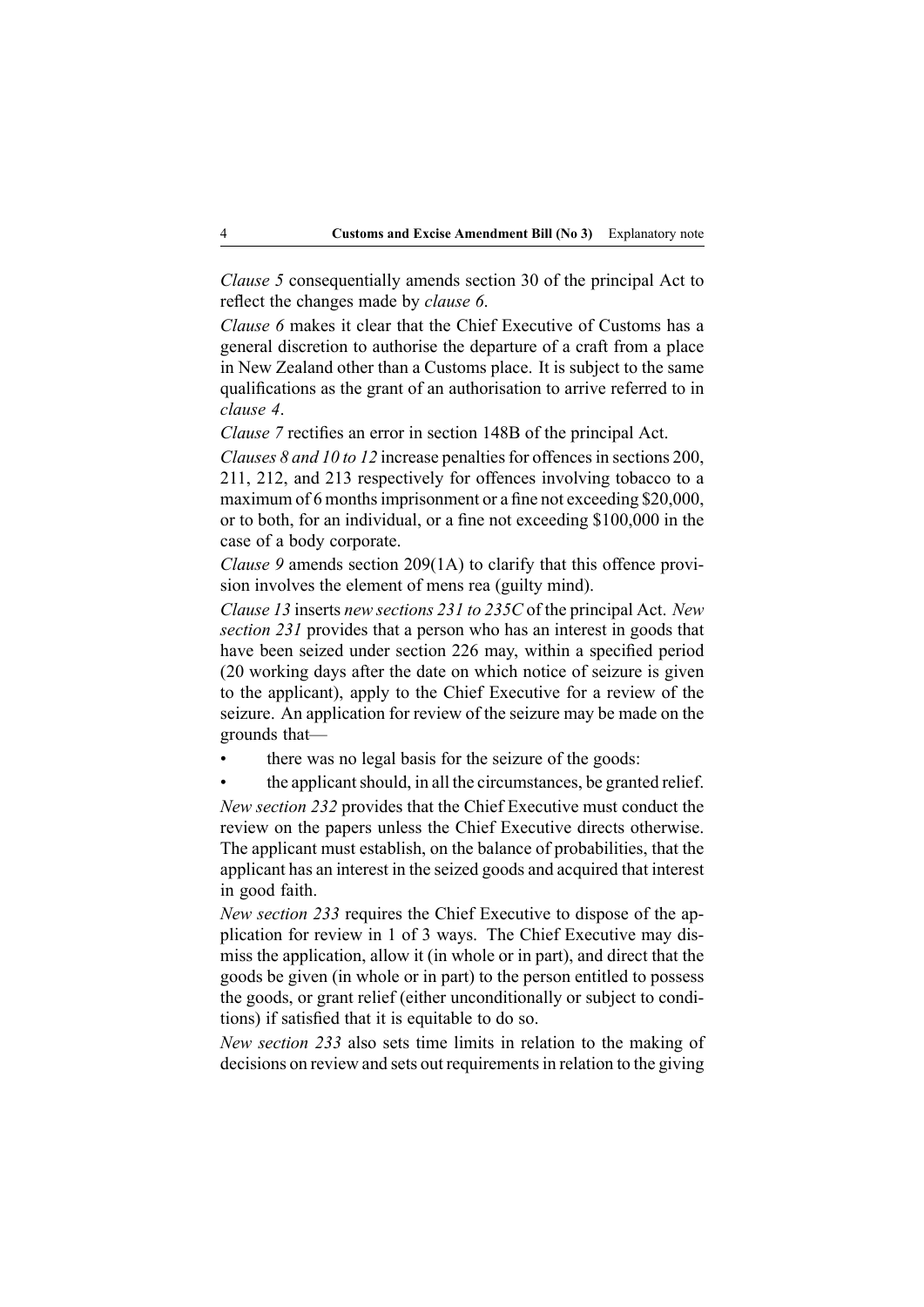of reasons for the decision and advice to the applicant of rights to appeal to <sup>a</sup> Customs Appeal Authority.

*New section 234* sets out the factors that the Chief Executive must have regard to in deciding whether or not to gran<sup>t</sup> relief.

*New section 235* sets out the methods by which relief may be granted. The first method is that the goods be given to the applicant or another person who would, but for the seizure, be entitled to their possession. The second method is that the goods be sold and the following persons be paid the par<sup>t</sup> or parts of the proceeds specified by the Chief Executive—

- •the applicant:
- •any other person who has an interest in the goods:
- •the Crown.

*New section 235(3)* sets out the conditions that may be imposed on the gran<sup>t</sup> of relief.

*New section 235A* provides that if an application for review is dismissed, the dismissal is deemed to be an order for condemnation of the goods to the Crown. That order takes effect on the 20th working day after the Chief Executive gives his or her decision on the review unless an appeal against the decision on review islodged before then. *New section 235B* confers <sup>a</sup> right of appeal to the Customs Appeal Authority on <sup>a</sup> dissatisfied applicant. An application for review must be made within 20 working days after the date on which the notice of the decision on review is given.

*New section 235C* provides that the goods that are the subject of an appeal are condemned to the Crown if the appeal is discontinued or the decision of the Customs Appeal Authority does not disallow the seizure of the goods or gran<sup>t</sup> relief.

*Clause* 14 amends section 286 (the regulation-making power) to ensure that regulations exempting the manufacturing and processing of goods from the requirement that it take place in <sup>a</sup> Customs controlled area can be made subject to extensive conditions. The purpose of this is to ensure that exemptions such as the existing personal use exemption for tobacco can be tightly controlled.

*Clause 15* amends section 288(1) of the principal Act by amending paragraph (a) to allow the Chief Executive to prescribe the form and content of outward (as well as inward) reports required to be delivered under the Act and the particulars of those reports that must be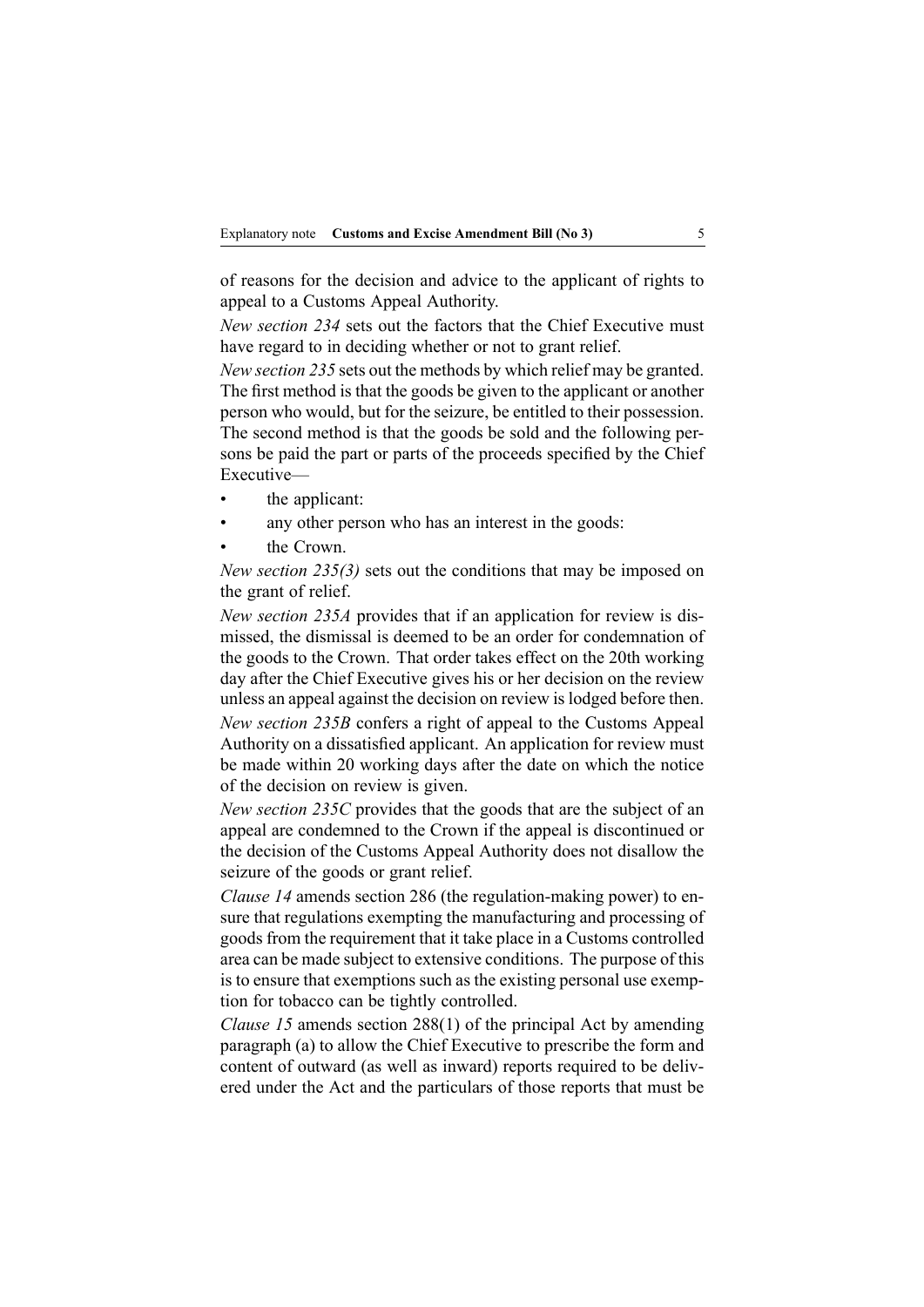verified by declaration and the manner in which, and the time or times within which, those reports must be delivered to Customs.

## **Part 2 Consequential amendments and transitional provisions**

*Clauses 16 to 18* consequentially amend, respectively, the Protected Objects Act 1975, the Misuse of Drugs (Prohibition of Cannabis Utensils and Methamphetamine Utensils) Notice 2003, and the United Nations (Iraq) Reconstruction Regulations 2003.

*Clause 19* is <sup>a</sup> transitional provision that continues the existing statutory regime in respec<sup>t</sup> of goods seized before *clause 13* comes into force.

# **Regulatory impact statement**

#### *Executive summary*

This regulatory impact statement covers 3 proposals in the Customs and Excise amendment Bill relating to:

- • enhancements to the appeal and review processes contained in Part 14 of the Customs and Excise Act 1996:
- • the ability to approve craft arrivals and departures outside of Customs places:
- • clarification of the personal use exemption for manufacturing tobacco, and <sup>a</sup> strengthening of the penalty regime in respec<sup>t</sup> of unlawfully manufactured tobacco.

#### **Forfeiture**

This document updates the regulatory impact statement considered by Cabinet in July 2007 when the preliminary scope of proposals submitted at that time, now contained in the attached draft Bill, were considered and agreed to by Cabinet. These proposals, and the further developed detail contained in the Cabinet paper, are intended to enhance appeal and review processes available in relation to forfeiture under the Customs and Excise Act 1996 (the **Act**) in <sup>a</sup> way that improves access to justice without compromising the integrity of the forfeiture regime or of the Act.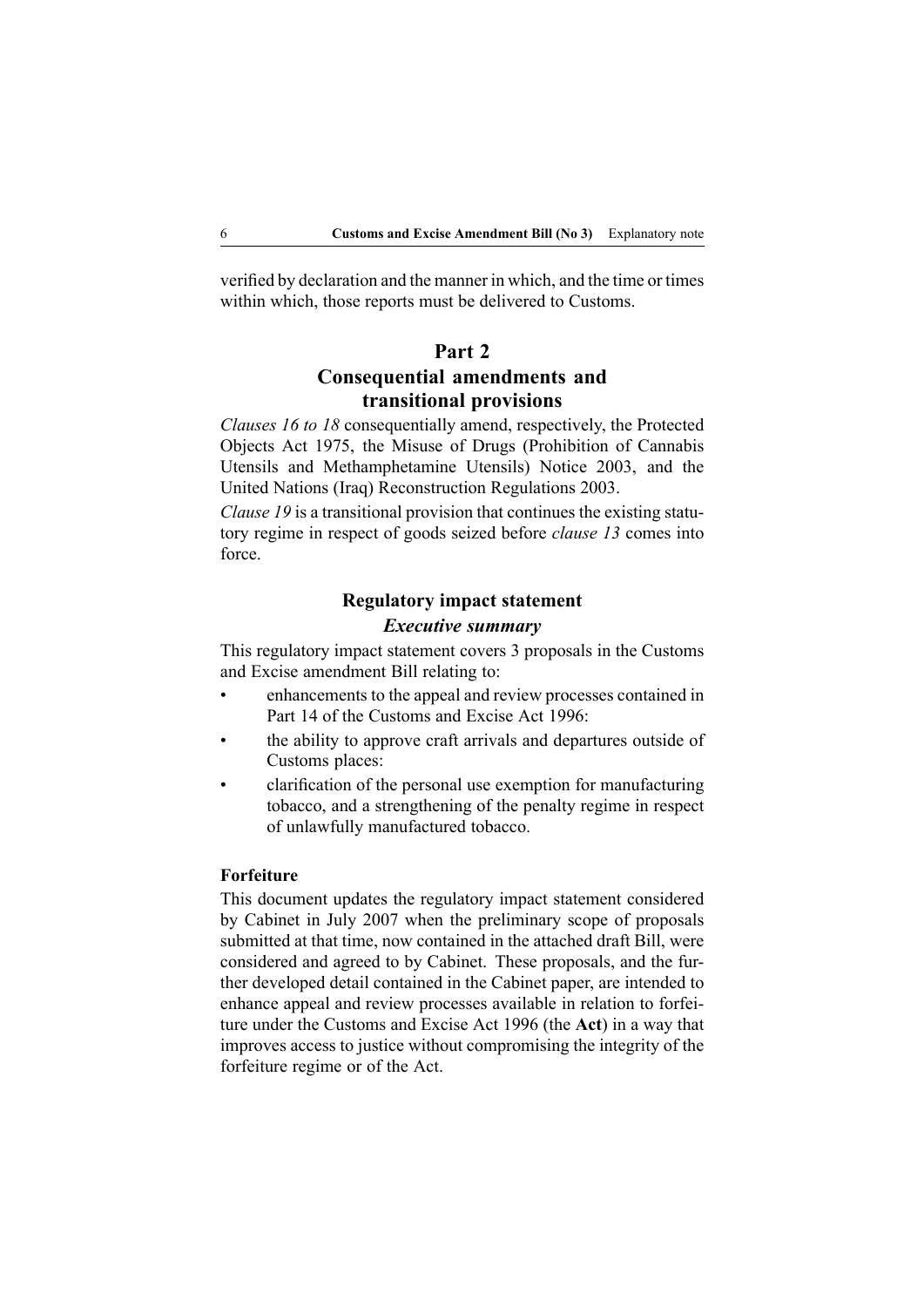This is to be achieved by replacing the 2 currently separate avenues of review and appeal in relation to forfeited goods(ministerial waiver of forfeiture and the ability to apply to the court for disallowance of seizure) with a single two-tiered process comprising at the first stage an internal Customs review process, supported at the second stage by <sup>a</sup> statutory right of appeal to the Customs Appeal Authority. Decisions of the Customs Appeal Authority will be able to be appealed to the High Court. This option has been selected because an internal review would considerably enhance existing statutory rights and improve access to justice, and would provide <sup>a</sup> safeguard for the strict nature of the forfeiture regime.

It is proposed that there be <sup>a</sup> single point of entry into the Customs internal review process, and that applicants should apply to the Chief Executive of Customs for <sup>a</sup> review in the first instance. One point of entry is considered to provide <sup>a</sup> simpler system and avoids the complexities that <sup>a</sup> dual system would present, such as issues as to how the 2 systems would interface.

It is also proposed that the internal review will be conducted on the papers, unless the review raises issues that could be more effectively dealt with by way of <sup>a</sup> hearing. It is also proposed that, in considering whether to gran<sup>t</sup> relief, the Chief Executive should have regard to the circumstances of the situation and any other matters that may be relevant to the applicant's case, such as:

- • the breach of Customs law that gave rise to the seizure of the goods, the circumstances in which the breach took place, and the seriousness of the breach:
- •whether or not the person who committed the breach has previously committed such <sup>a</sup> breach or engaged in any similar conduct:
- •the culpability of the person who committed the breach:
- • the nature, quality, quantity, and estimated value of the seized goods:
- • whether the seized goods were imported or exported for <sup>a</sup> commercial purpose and the nature and extent of any commercial gain resulting from the breach:
- • the nature and extent of any loss or damage suffered by any person as <sup>a</sup> result of the alleged breach.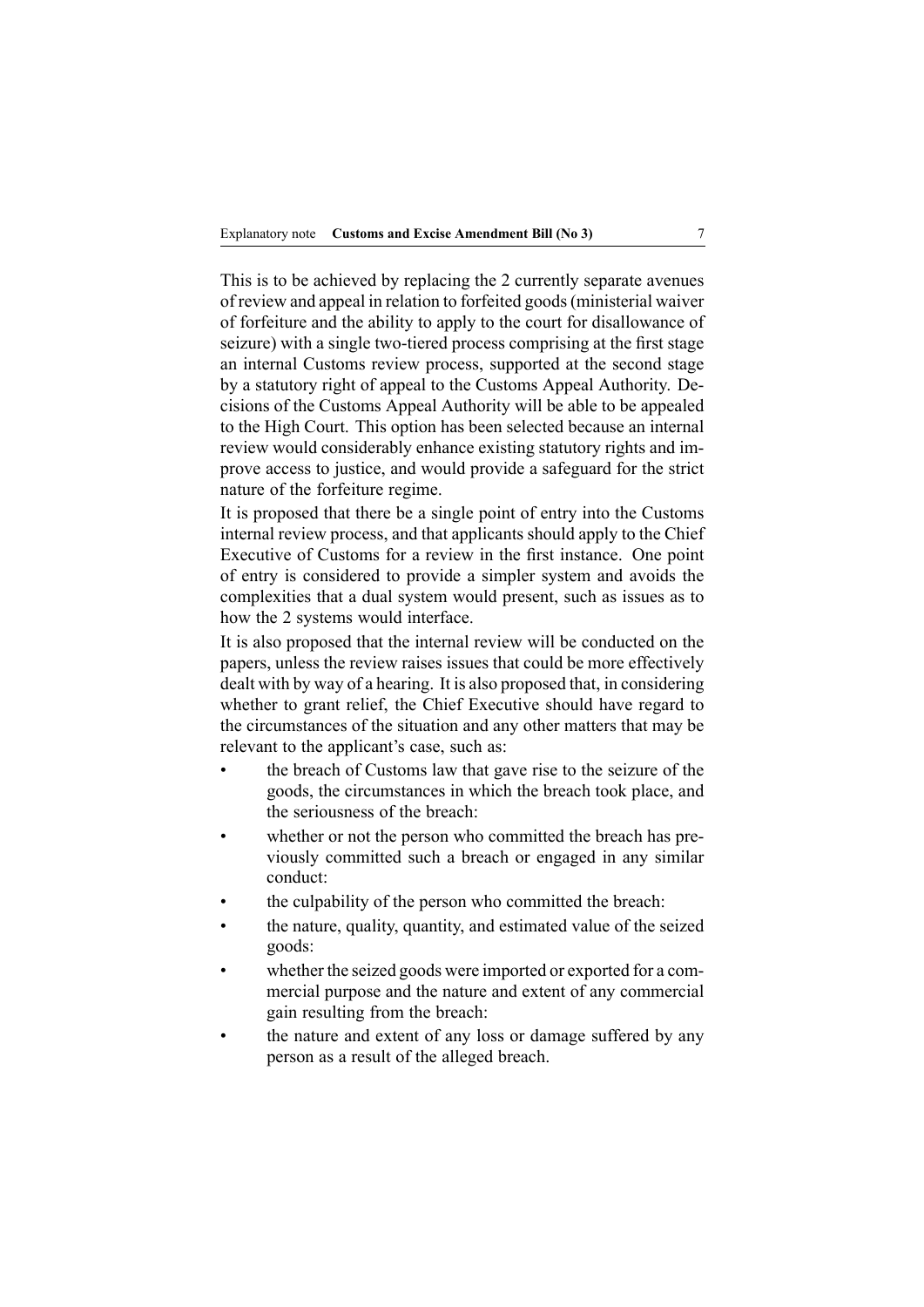Consideration was also given as to whether the Chief Executive should be authorised to pay compensation, if appropriate, as an outcome of an internal review application. Under the current forfeiture regime the court is able to make an order that the Crown pay compensation for any depreciation in the value of the goods resulting from their seizure, as well as any associated transport or storage costs.

It is considered desirable that an ability to obtain compensation in appropriate circumstances should remain; however, because of the shift to an internal Customs regime, it is proposed that compensation be dealt with by way of the Chief Executive's existing financial delegations (in accordance with Cabinet Office Circular CO (99) 7), rather than transferring to the Chief Executive the existing ability of the court to authorise compensation.

#### **Craft arrivals and departures**

Changes to the Act are proposed to enable the Chief Executive of Customs to approve arrivals and departures of craft outside of Customs places other than for emergency purposes (craft arrivals and departures outside <sup>a</sup> Customs place).

#### **Illegal Tobacco Manufacture**

In the last 12 months the outcome of court cases involving the illicit manufacture of tobacco has highlighted some inconsistencies with the personal use exemption for tobacco manufacture and also suggested <sup>a</sup> low level of deterrence. In addition, advice from the Crown Law Office indicates that the personal use exemption is probably *ultra vires*.

These inconsistencies represen<sup>t</sup> <sup>a</sup> risk to the Government's revenue collection and increase the potential illicit supply of tobacco products. There are <sup>a</sup> range of social, economic, and criminal costs associated with the availability of illicit tobacco.

To enable more effective compliance with the legislation it is proposed that an amendment be made to the personal use exemption provisions within the Customs and Excise Regulations 1996. Accompanying this change, it is proposed to increase penalties for illicit manufacture and supply of tobacco.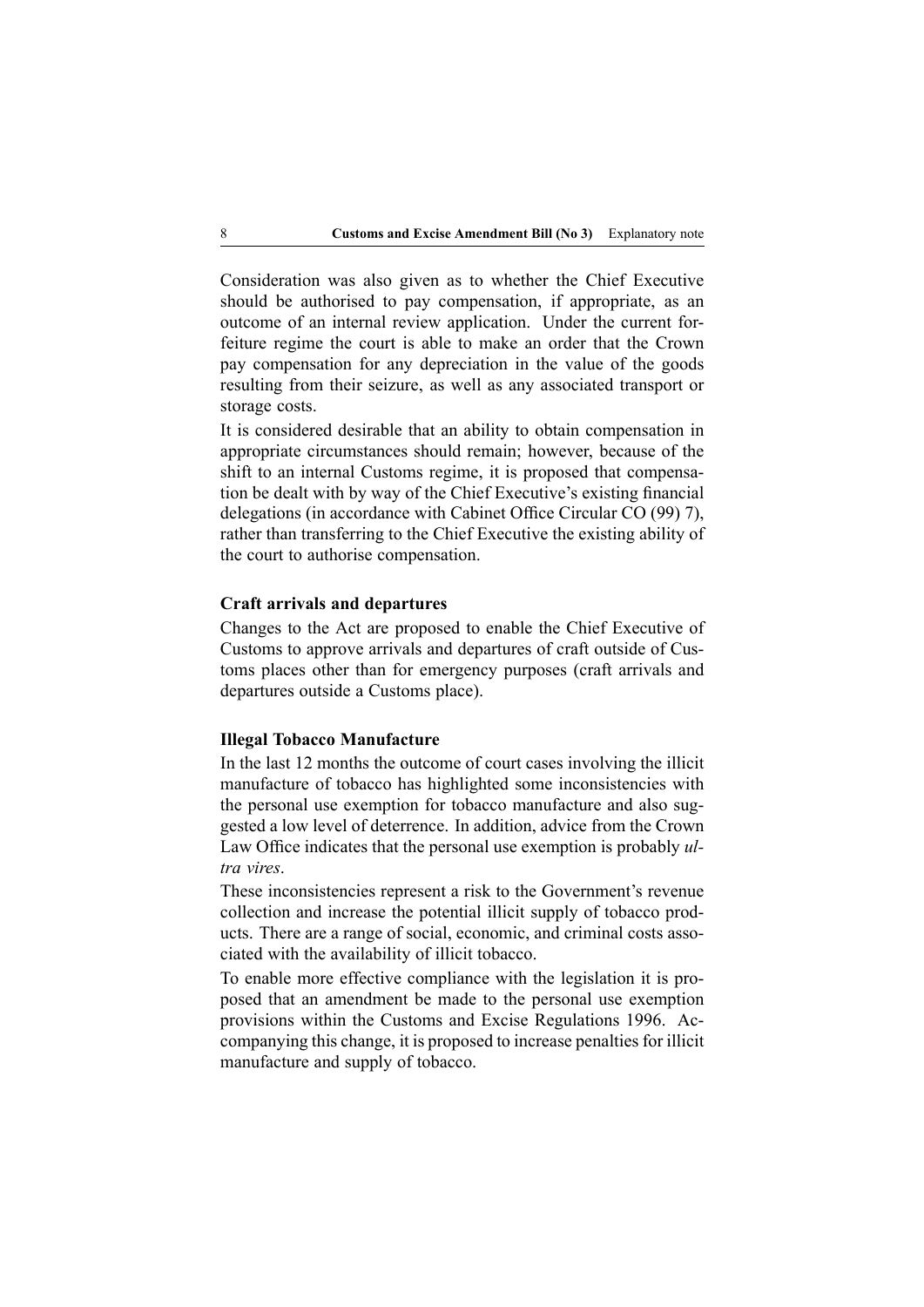#### *Adequacy statement*

Customs has reviewed the RIS guidelines, and has determined that this RIS is adequate according to the criteria agreed to by Cabinet. The Regulatory Impact Analysis Unit is not required to review this RIS because none of the proposals will have <sup>a</sup> significant impact upon economic growth.

#### *Customs forfeiture regime*

#### **Status quo and problem**

Under the forfeiture regime contained in the Act applicants may make application to the District Court for an order that the seizure of goods (as forfeited to the Crown) be disallowed on the grounds that no reasonable cause for the seizure, or the continued detention of the goods, exists under the Act. Alternatively, or additionally, applicants can apply to the Minister of Customs for <sup>a</sup> waiver of forfeiture. Forfeiture may be waived in whole or in part, where it is considered equitable to do so.

The Law Commission concluded in its recent repor<sup>t</sup> on *Forfeiture under the Customs and Excise Act 1996* (NZLC R91, 2006) that the rights of review and appeal in relation to forfeiture are unsatisfactory because—

- • while the ability to apply to the court for disallowance of seizure provides <sup>a</sup> reasonable avenue of appeal, it does not allow forfeiture to be challenged as unreasonable in the circumstances:
- • the ability to waive forfeiture is an inappropriate power for <sup>a</sup> Minister:
- • the current provision allowing an application for waiver of forfeiture is inadequate as there is no provision for an extension of time within which people may apply, no time frame within which the Minister must respond to an application, and no provision to enable an appeal against the Minister's decision;
- • the dual system, of appeal to the court for disallowance of seizure and to the Minister of Customs for waiver of forfeiture, is considered to be too limited.

The Commission also recommended specific protection of third party interests and noted that in some instances forfeiture may be <sup>a</sup> disproportionate remedy.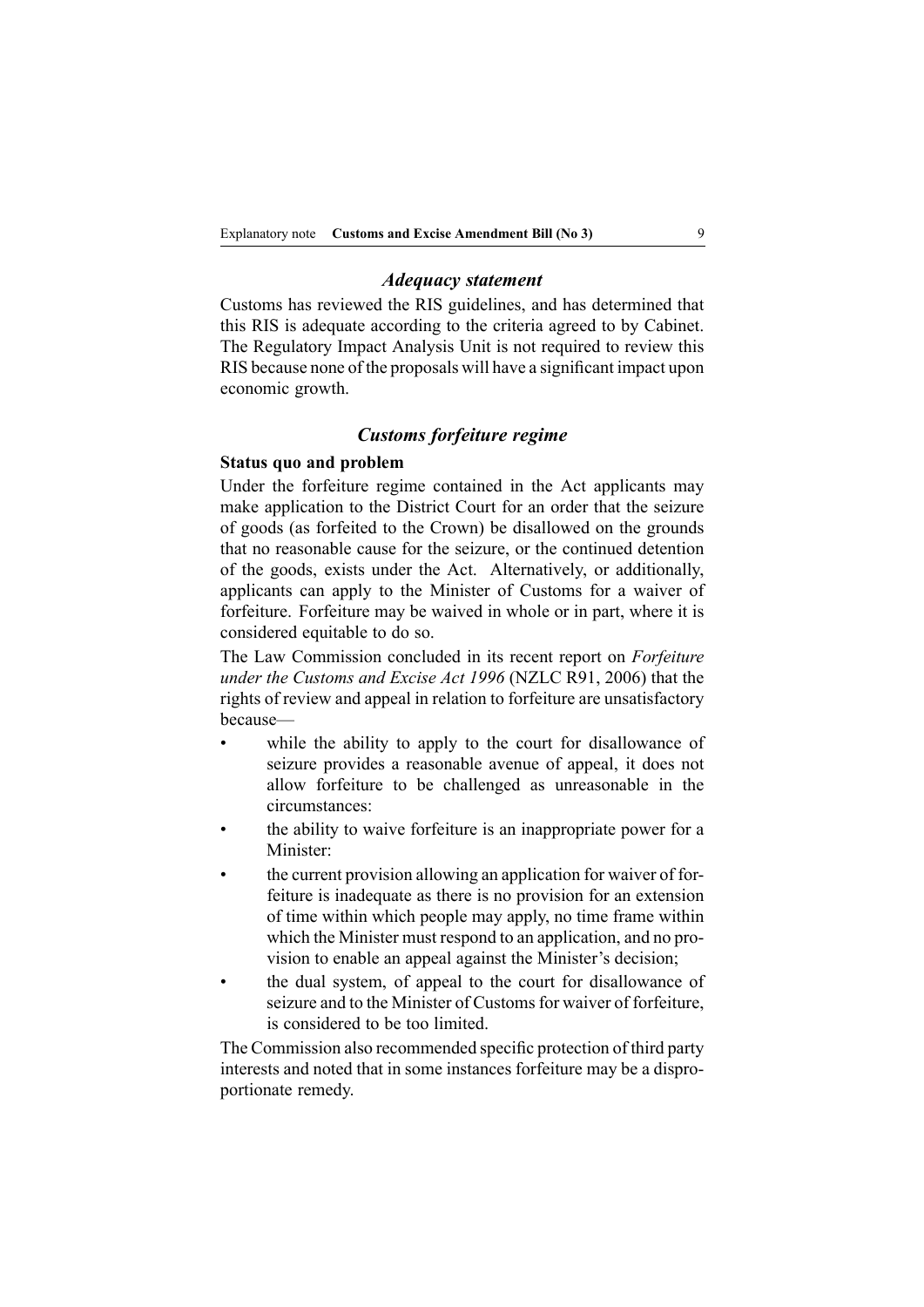## **Objectives**

The objectives of the amendments to the Act are to enhance appeal and review processes available in relation to the seizure of forfeited goods under the Act in <sup>a</sup> way that improves access to justice without compromising the integrity of the forfeiture regime or of the Act as <sup>a</sup> whole.

#### **Alternative option**

Rather than absorbing the ministerial waiver into the proposed new internal review process, consideration was given to retaining the current ability to apply to the Minister of Customs for waiver of forfeiture. However, the risk of this approach is that it maintains the perception that Ministers could be biased by factors such as the involvement of <sup>a</sup> local constituent when making <sup>a</sup> decision to waive. There would also be significant issues to work through in respec<sup>t</sup> of the interface between an internal review (which excluded the ability to waive forfeiture) and the ministerial waiver process, for example, whether the 2 processes would run in parallel or sequentially and how that would work in practice.

In terms of the appeal from decisions arising from the internal review process, consideration was also given to establishing the District Court, rather than the Customs Appeal Authority, as the court to hear appeals from internal review decisions. However, while the District Court has current experience in dealing with forfeiture matters (it hears applications for disallowance of seizure), costs can be higher than the Customs Appeal Authority and therefore discouraging to applicants.

#### **Preferred option**

The preferred option is to replace the 2 currently separate avenues of review and appeal in relation to forfeited goods (ministerial waiver of forfeiture and the ability to apply to the Court for disallowance of seizure) with a single two-tiered process comprising at the first stage an internal Customs review process, supported at the second stage by <sup>a</sup> statutory right of appeal to the Customs Appeal Authority. This option has been selected because an internal review would considerably enhance existing statutory rights and improve access to justice,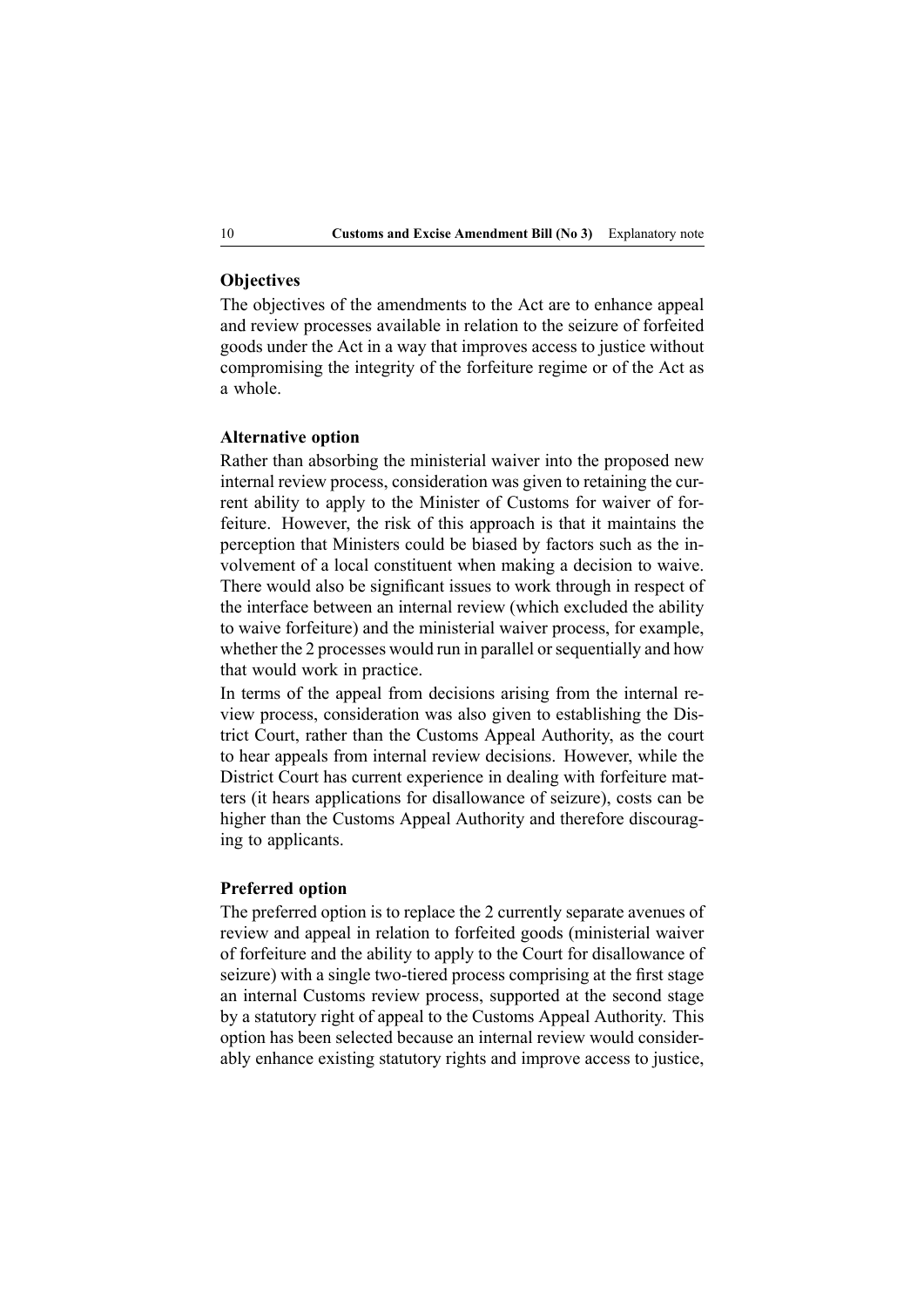and would provide <sup>a</sup> safeguard for the strict nature of the forfeiture regime.

While it is recognised that ministerial waiver currently provides <sup>a</sup> low cost and swift avenue of redress for affected parties, this feature would not be lost if the function were to be absorbed into an internal review process. A single process of internal review that deals with all grounds for review is considered to be an efficient, fair, and expeditious way of considering all challenges to seizure and forfeiture, rather than allowing 2 avenues for challenge that depend on the ground for challenge. It would provide <sup>a</sup> simplified process for all concerned.

Absorbing the waiver of forfeiture stream into the internal review process would not result in any compliance costs for the public, as it is not intended that <sup>a</sup> charge be made for applications for internal review. While there is likely to be <sup>a</sup> cost to the department both in designing and implementing the new process of internal review (estimated at \$268,338), this will be absorbed within baseline costs. In terms of dealing with ongoing applications, <sup>a</sup> considerable portion of the ongoing costs is currently met in reviewing files and writing reports for the Minister in respec<sup>t</sup> of each waiver of forfeiture application.

Any person who wishes to challenge the outcome of the internal review and go to the Customs Appeal Authority is likely to be required to pay an application fee of \$400 by reference to the fee currently required in relation to matters dealt with by the Customs Appeal Authority. However, application to the District Court costs \$750, with hearing fees for each half-day or part of a half day (after the first half day) of <sup>a</sup> further \$750. The Customs Appeal Authority would provide applicants with <sup>a</sup> more accessible and cost effective forum for hearing appeals. The Customs Appeal Authority also has the advantage of being able to decide appeals 'on the papers' if both parties agree. This would considerably lower the cost to applicants in that there is a one-off fee and legal representation is a matter of choice, and would address any concerns that current court processes can be stressful and intimidating.

The further detail of the preferred option has now been worked through in respec<sup>t</sup> of the following matters.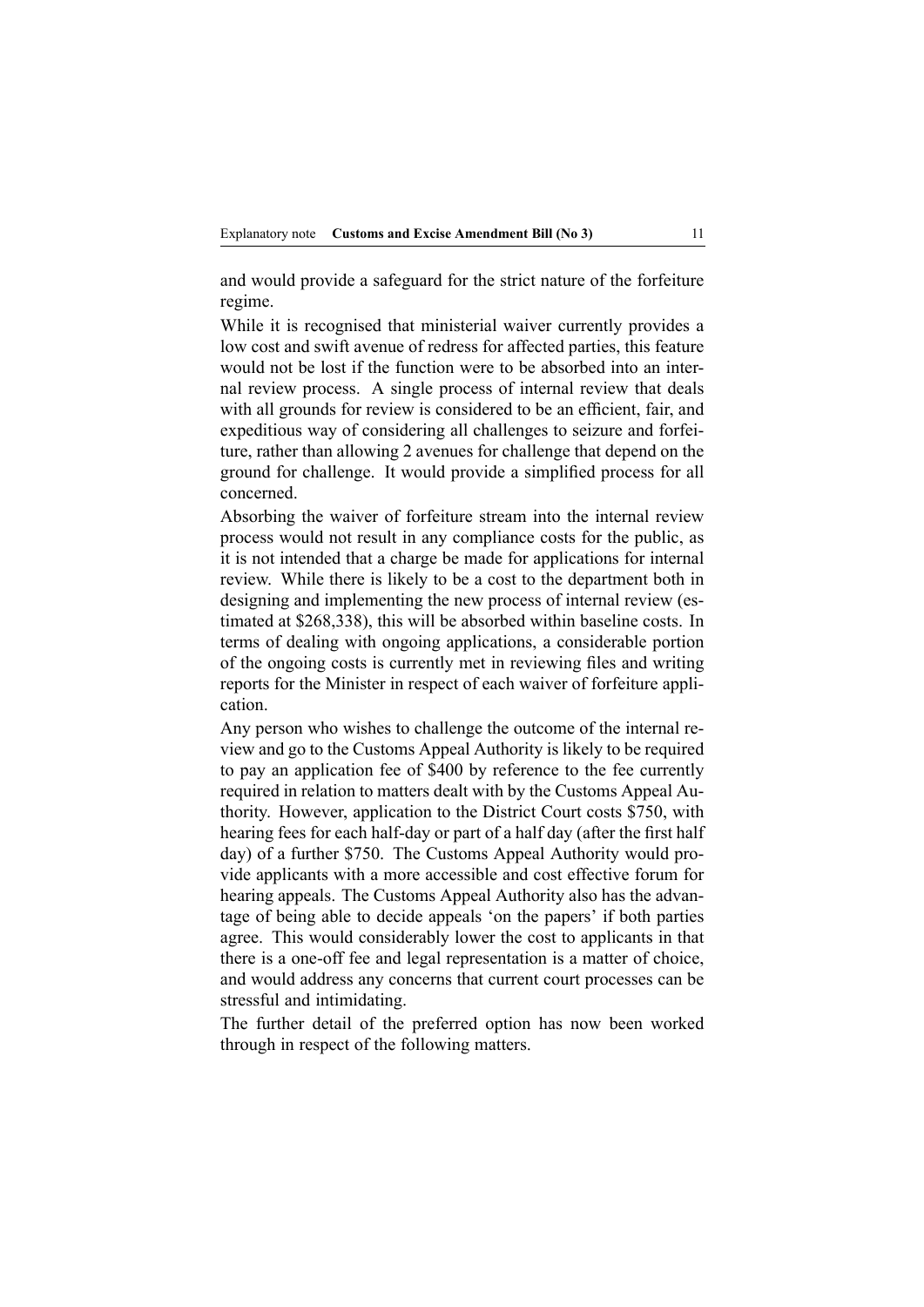## *Single point of entry*

It is proposed there should be <sup>a</sup> single point of entry into the Customs internal review process, whereby applicants should apply to the Chief Executive of Customs, in the first instance, for an internal review. The single entry system has been developed in response to the Law Commission's view that the existing dual system (under the current Customs forfeiture regime, of challenge to the Minister and/or to the court) is limited and should be abolished in favour of <sup>a</sup> system that allows an opportunity for first review by the Chief Executive with <sup>a</sup> right of appeal to an independent body. Also, from an access to justice point of view, one point of entry provides <sup>a</sup> simpler system and avoids the complexities that <sup>a</sup> dual system presents (such as how the 2 systems interface).

#### *Compensation*

•

Under the current Customs forfeiture regime, <sup>a</sup> court is able to make an order that the Crown pay an applicant compensation for any depreciation in the value of the goods resulting from their seizure, as well as any related storage or transport costs. It is desirable that an ability to obtain compensation remain; however, because of the shift to an internal review, it is proposed that compensation be dealt with by way of the Chief Executive's existing financial delegations that allow the Chief Executive to make ex-gratia and compensatory payments in accordance with Cabinet Office Circular CO (99) 7.

## *Factors to be taken into account when considering an internal review application*

The internal review will be conducted on the papers, unless the review raises issues that would be better dealt with by way of a hearing. Where an applicant wishes to be granted relief from forfeiture it is proposed that the Chief Executive should have regard to the circumstances of the situation and any other matters that may be relevant to the applicant's case such as—

 the breach of Customs law that gave rise to the seizure of the goods, the circumstances in which the breach took place, and the seriousness of the breach: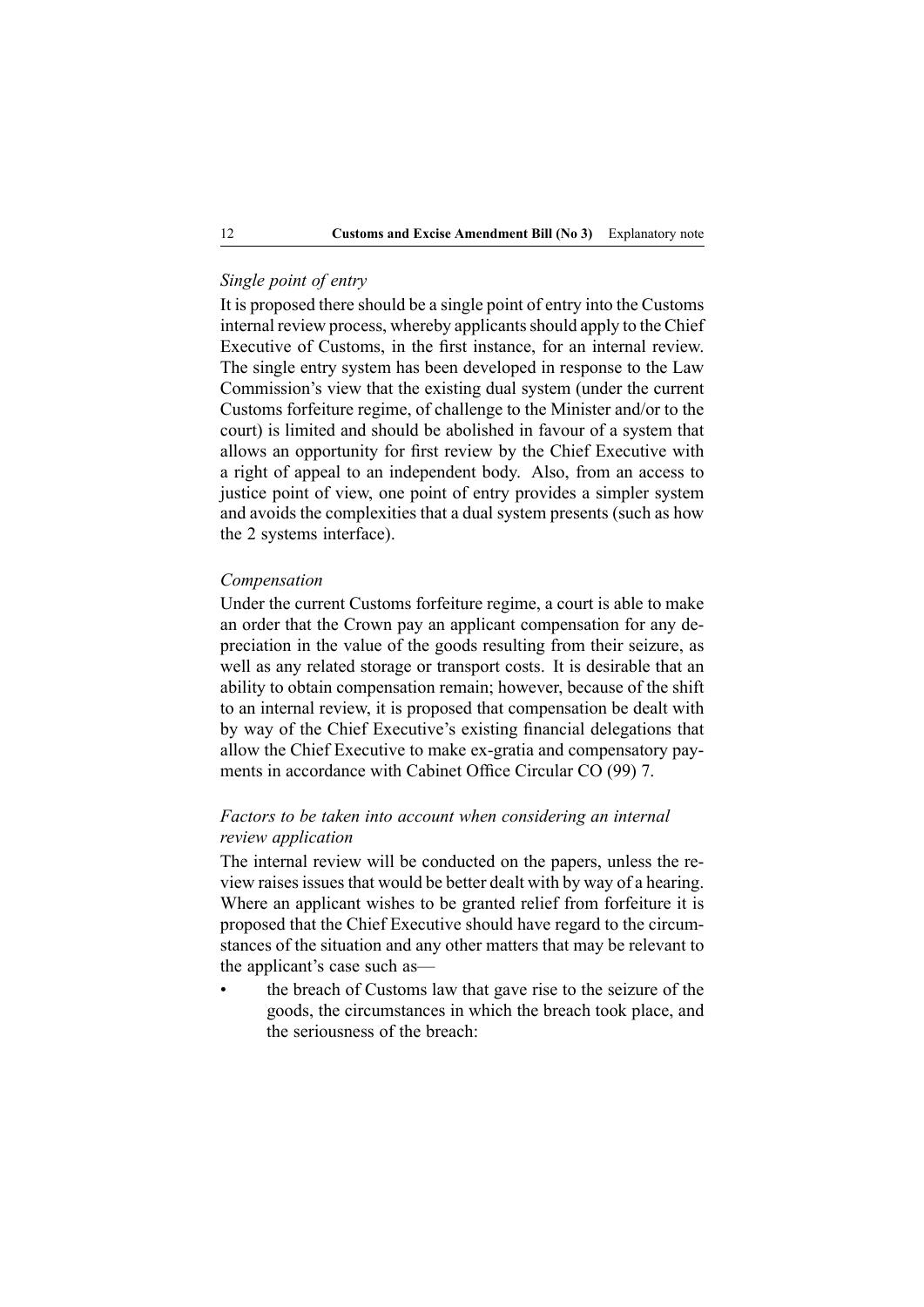- • whether or not the person who committed the breach has previously committed such <sup>a</sup> breach or engaged in any similar conduct:
- •the culpability of the person who committed the breach:
- • the nature, quality, quantity, and estimated value of the seized goods:
- • whether the seized goods were imported or exported for <sup>a</sup> commercial purpose and the nature and extent of any commercial gain resulting from the breach:
- • the nature and extent of any loss or damage suffered by any person as <sup>a</sup> result of the alleged breach.

## *Role for Minister of Customs in policy guidelines for internal reviews*

The Minister of Customs, under the existing Customs forfeiture regime, receives and considers applications for waiver of forfeiture. This role is to be absorbed into the proposed new Customs internal review process in response to the Law Commission's view that <sup>a</sup> Minister should not determine the nature of penalties to be imposed or make decisions in individual cases.

In its previous consideration of these proposals, Cabinet agreed there should continue to be <sup>a</sup> role for the Minister of Customs in the new review process in the setting of higher level policy and guidelines for waiver of forfeiture that the Chief Executive could apply in individual cases relating to applications for internal review. It is proposed that these matters do not need to be expressly provided for in legislation.

#### *Criteria for matters to be heard by Customs Appeal Authority*

It is proposed that <sup>a</sup> person who is dissatisfied with <sup>a</sup> decision of the chief executive as <sup>a</sup> result of an internal review application should be able to appeal that decision to the Customs Appeal Authority (the CAA). The CAA was set up in 1996 to hear appeals against decisions made by the chief executive under the Act. Appeals against internal review decisions will therefore be dealt with in the same way as other appeals against statutory decisions of the chief executive. Appeals against decisions of the CAA are, in accordance with the Act, able to be appealed to the High Court.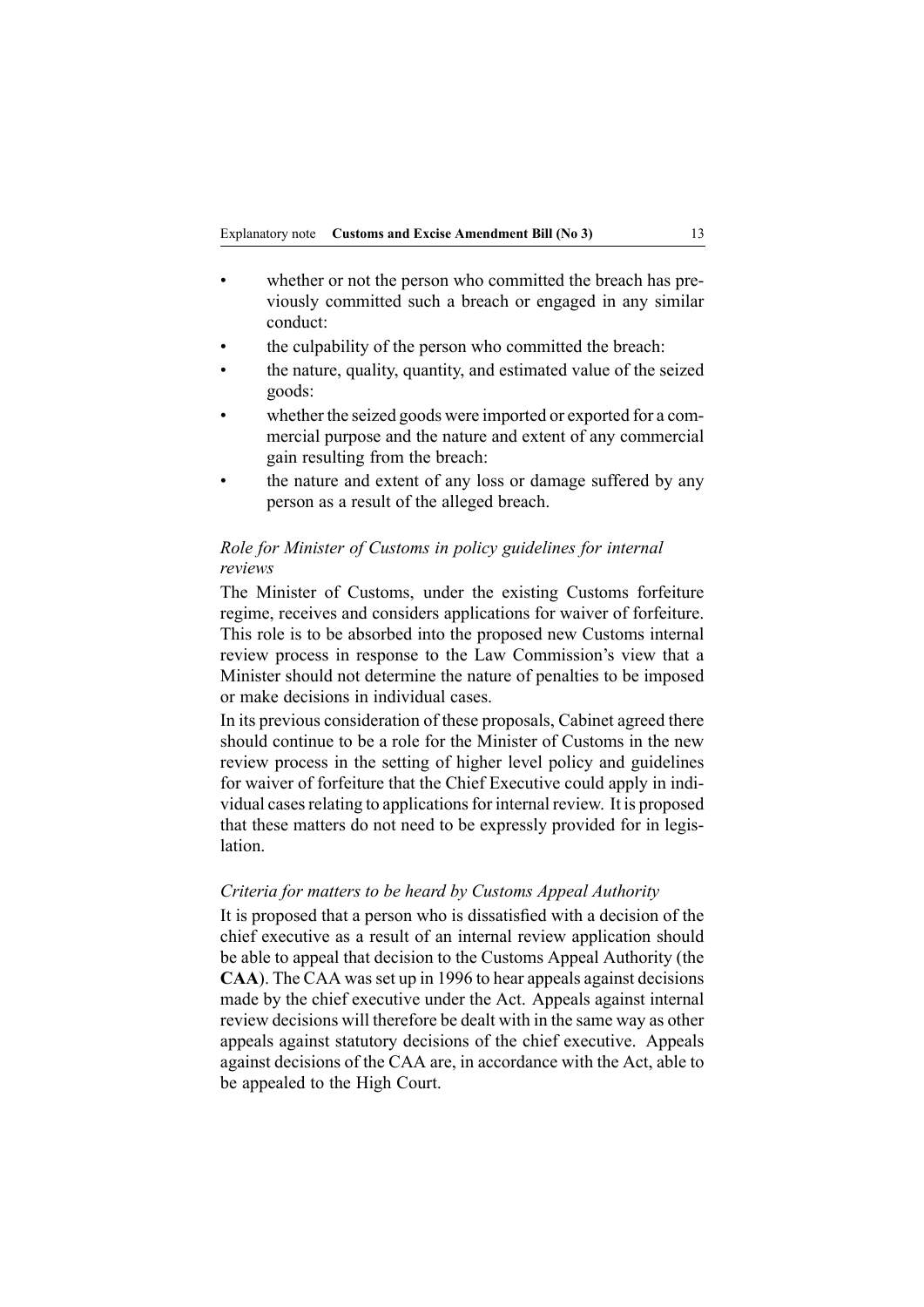## **Craft arrivals and departures outside <sup>a</sup> Customs place**

#### **Status quo and problems**

Currently the Act requires that craft arrive within <sup>a</sup> Customs place. However, Customs receives ad hoc requests for craft to arrive and depart from ports and airports that have not been designated as Customs places. In the past Customs has relied on section  $25(1)(c)$  of the Act to authorise such arrivals and departures. However, <sup>a</sup> recent review of that process by Customs identified doubt about the scope of that provision. This means that people may only depart from and arrive in New Zealand in <sup>a</sup> limited number of places, which may in some circumstances be unnecessarily restricting.

#### **Objectives**

The following policy objectives were considered when analysing this issue:

- •to address uncertainties within the Act:
- • to facilitate passenger movements into and out of New Zealand:
- • to help enhance New Zealand's desirability as <sup>a</sup> tourist destination:
- • to enable the Government to meet public expectations where reasonable to do so:
- • to ensure Customs participation in <sup>a</sup> whole of Government approach.

#### **Alternative options**

Currently arrivals and departures must be at <sup>a</sup> Customs place. Customs has the power to gazette every potential place of arrival or departure as <sup>a</sup> Customs Place; however, this would lead to <sup>a</sup> proliferation of locations where Customs is unable to risk-manage or resource arrivals and departures on anything other than a one-off basis.

#### **Preferred option**

The preferred option is to provide the Chief Executive of Customs with the power to approve arrivals and departures at other than Customs places on a case-by-case basis where this is deemed appropri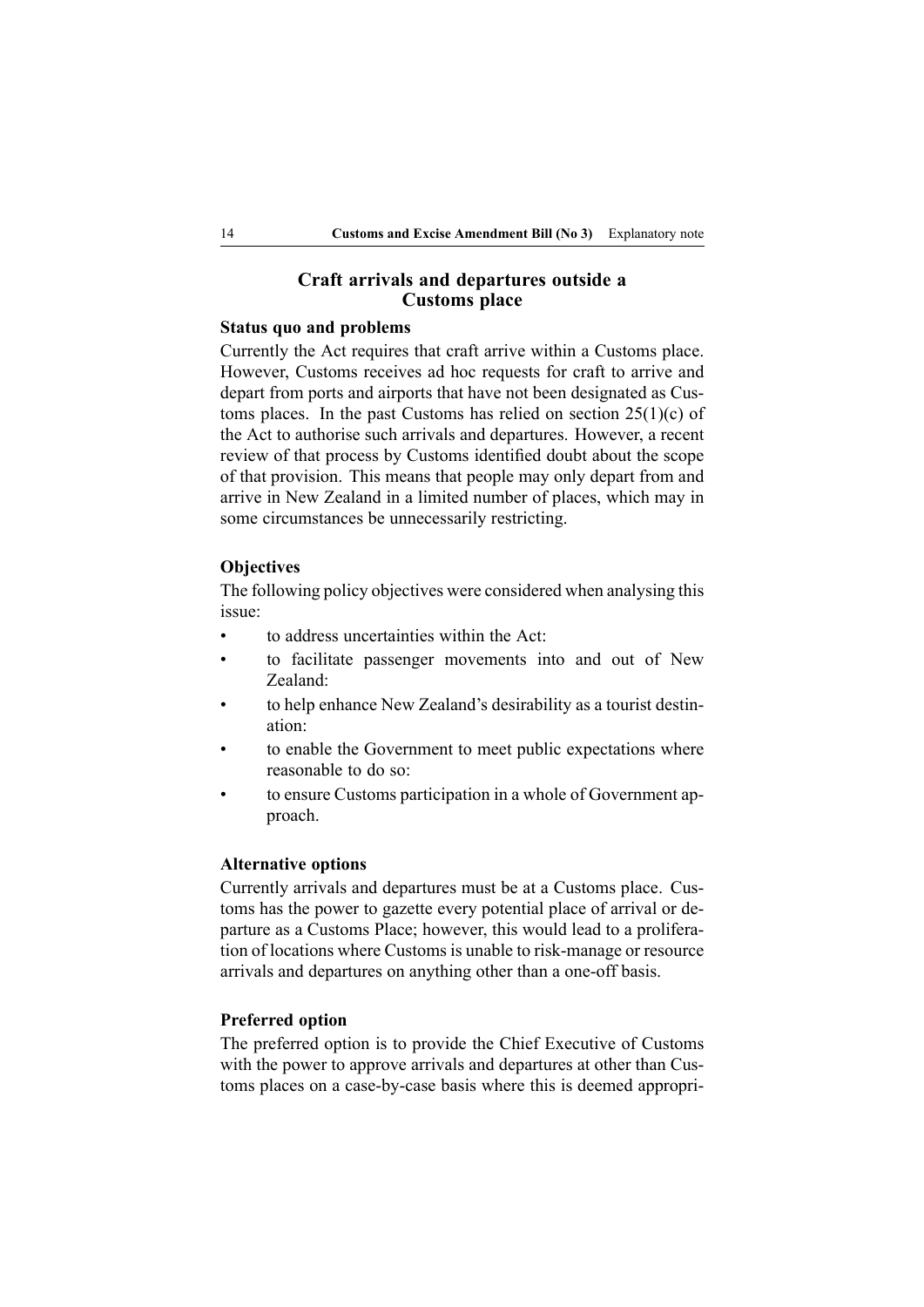ate. Prior to approving an arrival or departure outside of <sup>a</sup> Customs place the Chief Executive will consult with the chief executives of the Ministry of Agriculture and Forestry, the New Zealand Police, the Ministry of Transport, the Department of Labour and every other department of State whose operations may, in the Chief Executive's opinion, be affected by the action. It is intended that Customs will gazette as many places of arrival and departure as practicable; however, the proposed power is to be used where gazetting as <sup>a</sup> place of arrival or departure is not appropriate due to the one-off nature of the reques<sup>t</sup> being granted. The ability to impose appropriate conditions on those arrivals and departures and to have full Customs powers and authority apply is required.

#### **Implementation and review**

Customs is not intending to implement any special review requirements for this process other than those currently employed to monitor its procedures relating to arrival and departure of craft.

#### **Regulatory impact**

Compliance costs may be incurred by the public due to the conditions imposed by the Chief Executive on craft arrivals outside <sup>a</sup> Customs place. However, these compliance costs will only apply to those who choose to arrive outside of <sup>a</sup> Customs place and any costs that will be imposed will only be of <sup>a</sup> level necessary to allow Customs to complete its tasks. It is expected that if the current provision is not amended the compliance costs for the public will be greater than those incurred by arrival outside a Customs place. This is because the public will have to arrive only at designated Customs places, which could be time consuming and expensive. It is expected that the number of requests where approval may be given to arrive at <sup>a</sup> place that has not been gazetted as <sup>a</sup> Customs Port or Airport will be no more than <sup>a</sup> handful <sup>a</sup> year.

#### *Illegal tobacco manufacture*

#### **Status quo and problem**

The current regime for controlling the manufacture of tobacco is contained in the Act. This means it is illegal to manufacture tobacco products outside <sup>a</sup> licensed Customs controlled area. The personal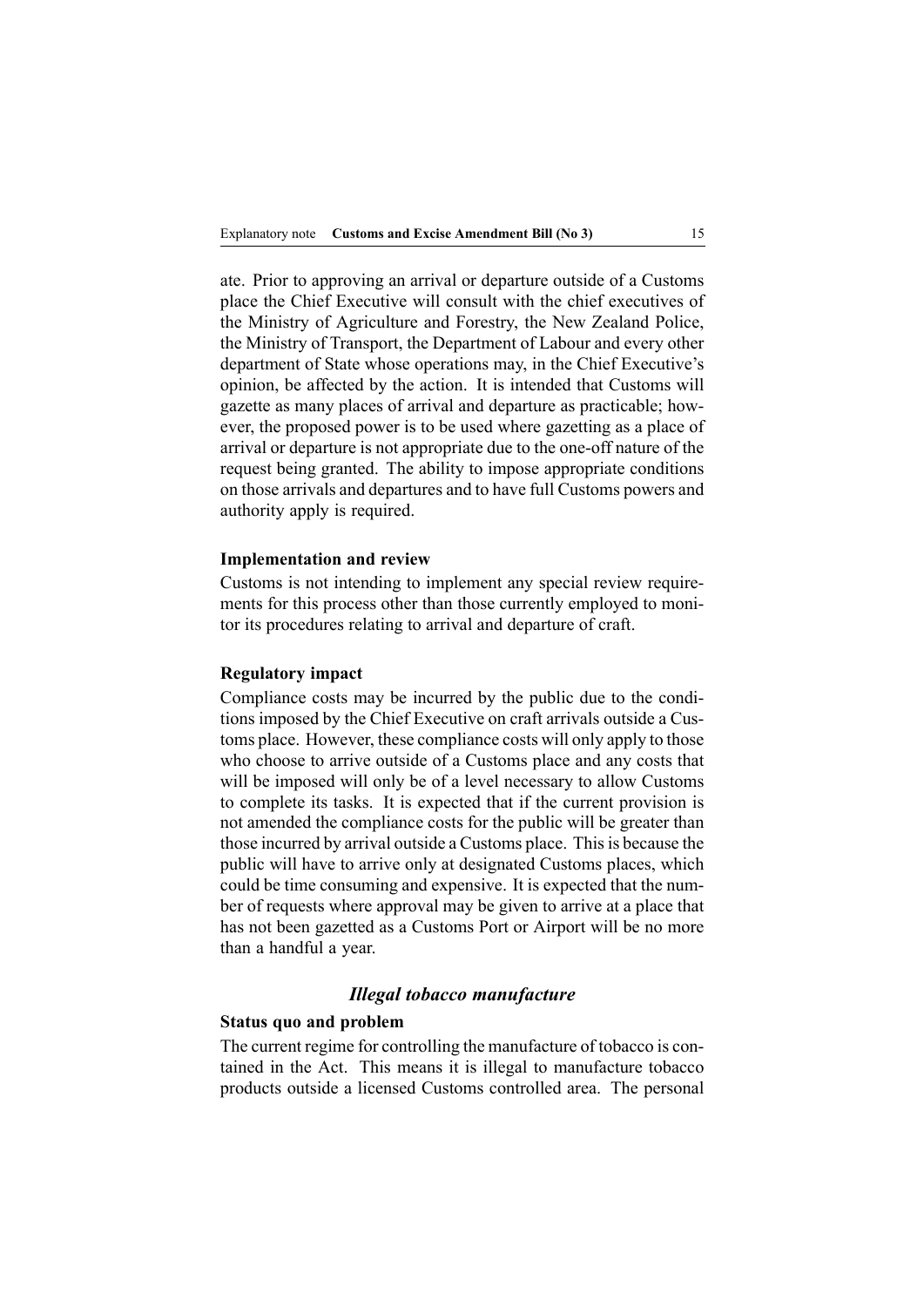use exemption contained in regulation 7 of the Customs and Excise Regulations 1996 does however allow persons to manufacture tobacco for their own use without <sup>a</sup> CCA licence.

Customs has conducted several investigations since 2000 targeting persons in the Golden Bay and Marlborough areas who have been cultivating and manufacturing multi-tonne quantities of tobacco. A number of successful prosecutions of the persons involved have followed these investigations.

The illegal manufacture of tobacco products has undesirable health and social consequences, including making tobacco products available at low cost, which encourages higher consumption levels, with associated health impacts. The illegal manufacture of tobacco products also reduces the amount of excise duty the Government collects.

Two court cases earlier this year have highlighted an issue with the current offences and penalties. Those cases saw the persons involved convicted under the Act offence provisions; however, the court ordered the return of large quantities of unprocessed tobacco even though it was clearly not for personal use.

There are currently no limits on how much tobacco <sup>a</sup> person may cultivate. Under the presen<sup>t</sup> regime <sup>a</sup> person may cultivate and possess large quantities of tobacco and tobacco products on his or her property and claim it is all for their personal consumption or not intended for manufacture. The relevant offence only relates to the manufacture of tobacco products outside <sup>a</sup> CCA.

In addition, advice from the Crown Law Office indicates that the personal use exemption is currently *ultra vires*. Therefore some legislative change will be required, irrespective of the option that is advanced.

#### **Objectives**

The main objective of the change being sought is to ensure compliance with the excise regime, which requires the licensing of manufacture of excisable goods. This will minimise the opportunities for the manufacture and supply of illicit tobacco and ensure revenue is collected as appropriate.

#### **Alternative options**

Alternative approaches to achieving the objective (discussed below).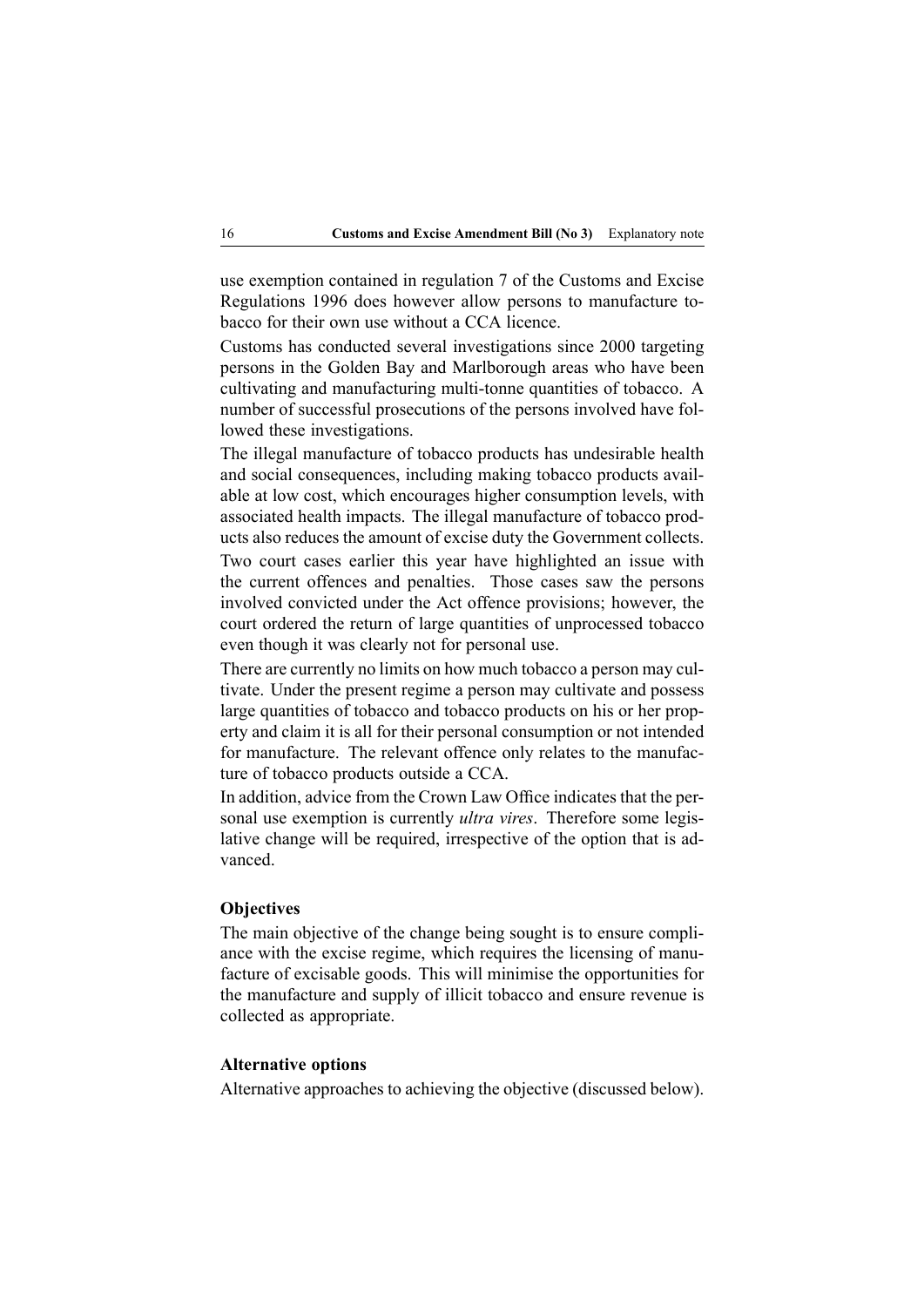#### *Option 1—Retain status quo*

Retaining the current regime is not considered to be desirable. The numbers of persons thought to be involved in illegal tobacco manufacture and supply are believed to be small, although the quantities involved have been up to several tonnes. One of the features of recent investigations has been the reappearance of certain individuals allegedly involved in illicit manufacture and supply. This indicates that the current law is not providing an adequate disincentive.

The current problem of domestic illicit tobacco cultivation has been the subject of some media coverage, which has highlighted the noncompliance and the small penalties being imposed compared with potential profits. This may encourage others to become involved in illicit manufacture.

#### *Option 2—Banning cultivation of tobacco*

This is the most radical of the options. However, within New Zealand there are currently only 2 licensed manufacturers who could potentially source some tobacco from New Zealand (both have indicated that they currently source tobacco from offshore). A total ban is therefore unlikely to have <sup>a</sup> significant economic impact on any future legitimate growers in New Zealand.

A variation of this option would be to ban all commercial growing, but allow individuals to grow small quantities for their personal use similar to the personal use exemption for manufacture. Such <sup>a</sup> variation could, however, also be abused. Individuals could grow tobacco for friends rather than just themselves, and several small plots could be used to supply tobacco to an illegal manufacturing operation at <sup>a</sup> central point.

A ban on cultivation would ensure that any cultivation of tobacco could immediately be identified as being illegal. As tobacco plants are difficult to hide, policing could occur while the crop was still in the field. There are unlikely to be any additional enforcement costs associated with <sup>a</sup> total ban.

This would greatly reduce the level of illegal manufacturing and limit the undesirable fiscal and social consequences of illegal tobacco. A ban would also send <sup>a</sup> strong signal that Government is concerned about the health and other issues associated with illegal manufacturing and supply.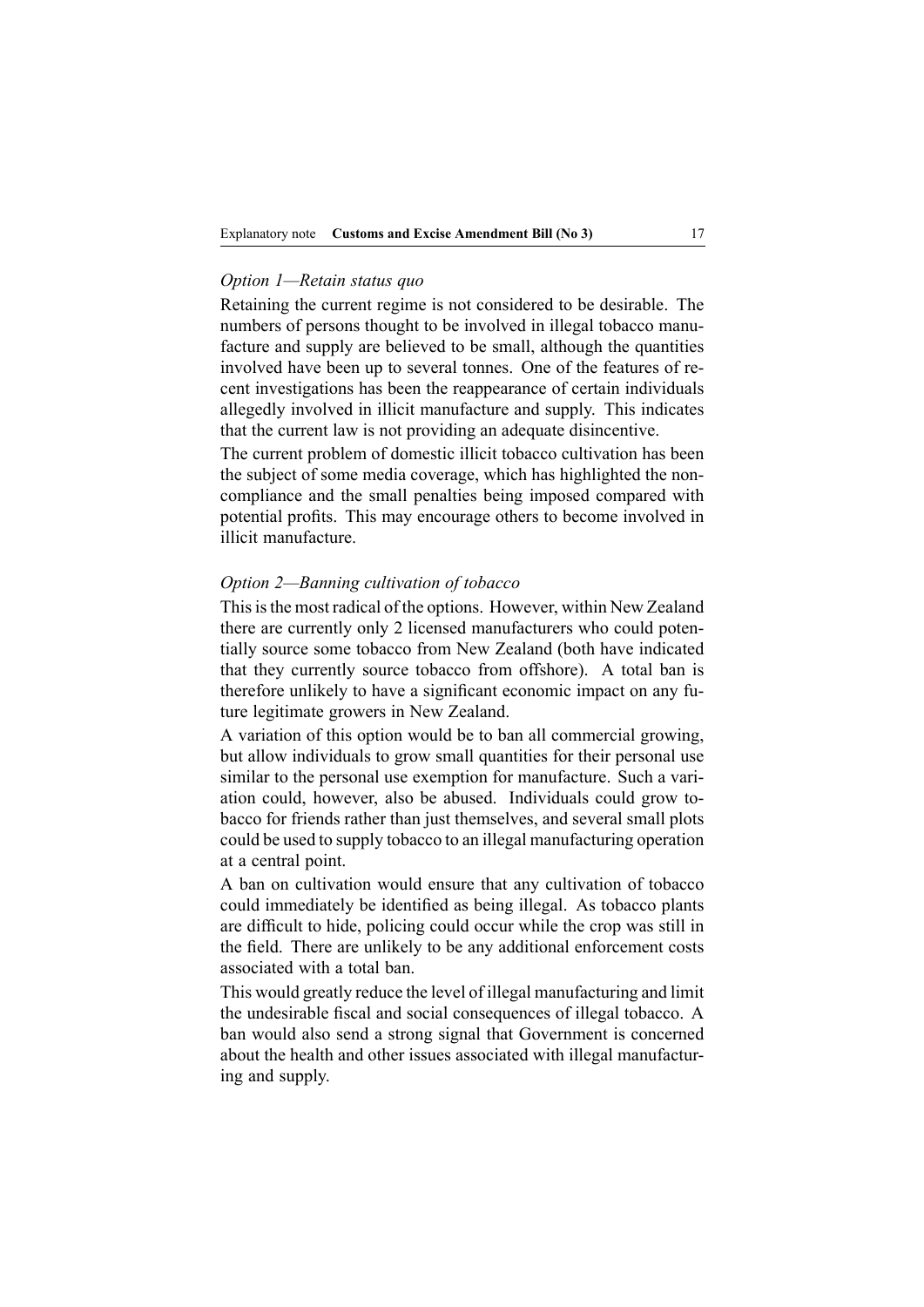A total ban could be seen as being a heavy-handed approach given the small number of offenders. Small-scale growers (common in the Golden Bay and Marlborough areas) may view <sup>a</sup> total ban as an encroachment of personal freedom. In addition, it would remove any future opportunity to legally grow tobacco for economic gain.

#### *Option 3—Introducing licensing regime for cultivation of tobacco*

A licensing regime to grow tobacco could be developed in addition to the current licensing regime targeting the illicit manufacture of tobacco products. Such <sup>a</sup> regime would provide authorities with <sup>a</sup> greater degree of control over cultivation and manufacture. For example, <sup>a</sup> licence could be conditional on the applicant stating how they intend to use their crop and licences might only be valid for 1 growing season. Alternatively, if licences were valid for <sup>a</sup> number of years then administrative costs would be lower.

A possible variation could be to provide an exemption from the licence requirement for growing <sup>a</sup> small amount or area of tobacco for personal use. Such an exemption would reduce Customs' administrative costs, as well as enforcement costs.

An exemption for growing tobacco for personal use might be abused through numerous parties separately growing small areas for illegal manufacturing at a central point. However, this risk could be reduced by linking the growing exemption to the personal use exemption for manufacturing, and tightening up on the personal use exemption for manufacturing.

There would be some administrative costs for Customs and compliance costs for those wishing to obtain <sup>a</sup> licence to grow tobacco (although the number of individuals or organisations affected is likely to be very small). In addition, <sup>a</sup> licensing regime for tobacco growing might again be considered a heavy-handed approach (although less so than <sup>a</sup> total ban).

#### **Preferred option**

The preferred option is to clarify the personal use exemption for manufacture of tobacco by adding more specific criteria to regulation 7. These would include:

• that the personal use exemption would only apply to tobacco that is both grown and manufactured on <sup>a</sup> person's property.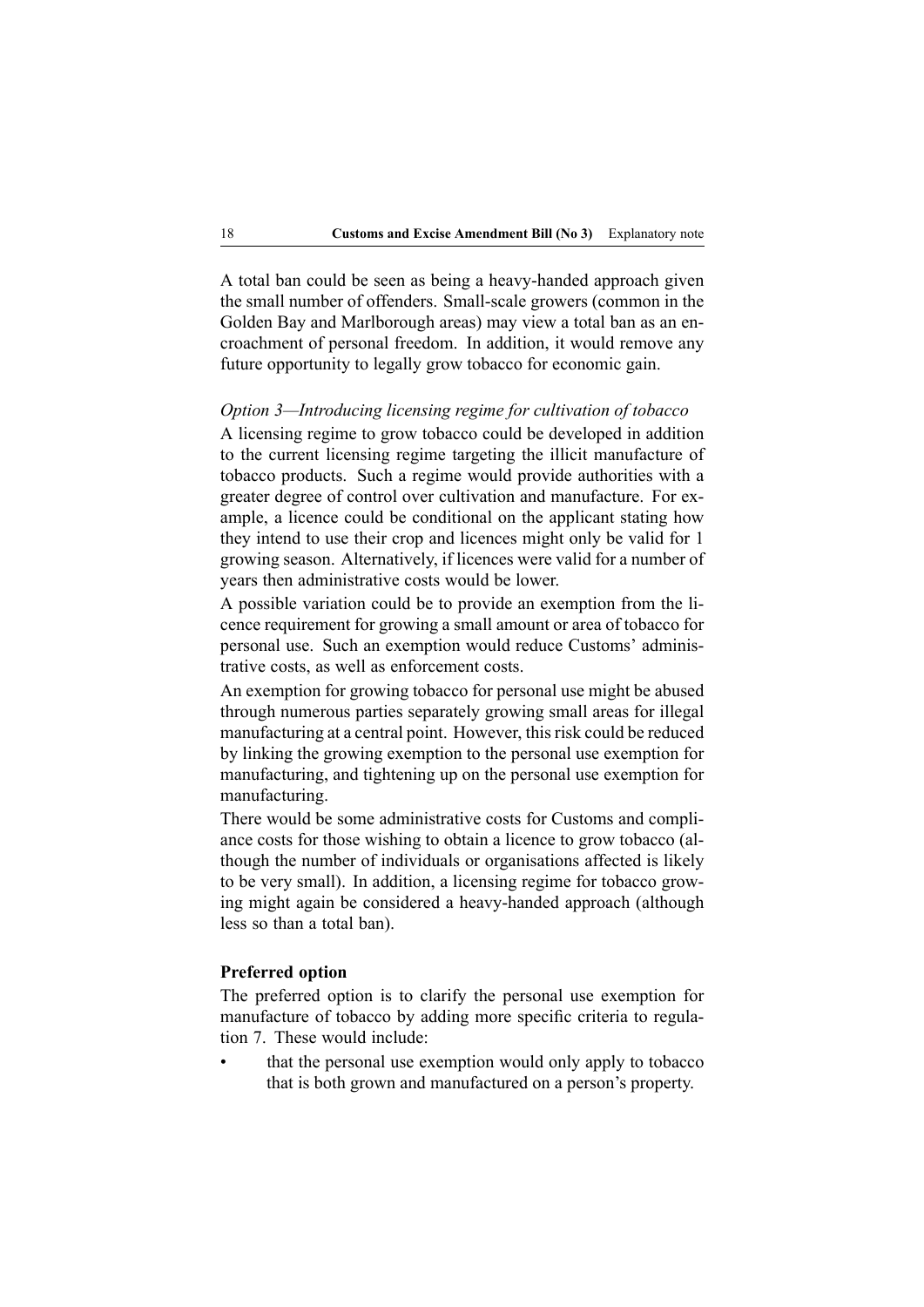- • that this exemption would only be related to tobacco for that person's own personal use and not include sale or supply to anyone else.
- •that it would only be applicable for persons aged 18 and over.
- • in addition it would involve introducing <sup>a</sup> limit of 8 kilograms of tobacco per person per year. This equates to 31 to 54 rollyour-own cigarettes (at  $0.4$  to  $0.7$  grams per cigarette).

This would be accompanied by an increase in the penalties associated for non-compliance with these provisions.

A clarification of the personal use exemption will make it easier to identify and demonstrate that tobacco being cultivated and stored in unlicensed areas is outside the terms of the personal use exemption. This will facilitate enforcement action taken by Customs in respec<sup>t</sup> of illicit manufacture.

A clarified personal use exemption would be seen as <sup>a</sup> less intrusive measure than licensing or banning tobacco growing and enables backyard growing and manufacture for personal use. It also retains the possibility of legal growing of tobacco for economic gain should commercial circumstances change.

This option does maintain the current situation where in theory unlimited quantities of tobacco may be grown with no legitimate end use. However, this does need to be balanced against the tightening of the personal use exemption criteria and also the deterrence provided by increased penalties.

In view of the fact that this builds on the existing regime and the current absence of any commercial cultivation, this approach is unlikely to create any additional costs associated with administering the licensing regime. It is not expected to involve any additional enforcement costs particularly assuming that the level of non-compliance decreases.

The increase in penalties is consistent with penalties associated with other highly regulated social harms (such as gambling) and provides <sup>a</sup> more consistent approach across the illicit tobacco supply chain. These penalties also back up the Government's decision to address this issue with a relatively light-handed regulatory approach by providing the deterrent of increased sanctions for cases of non-compliance.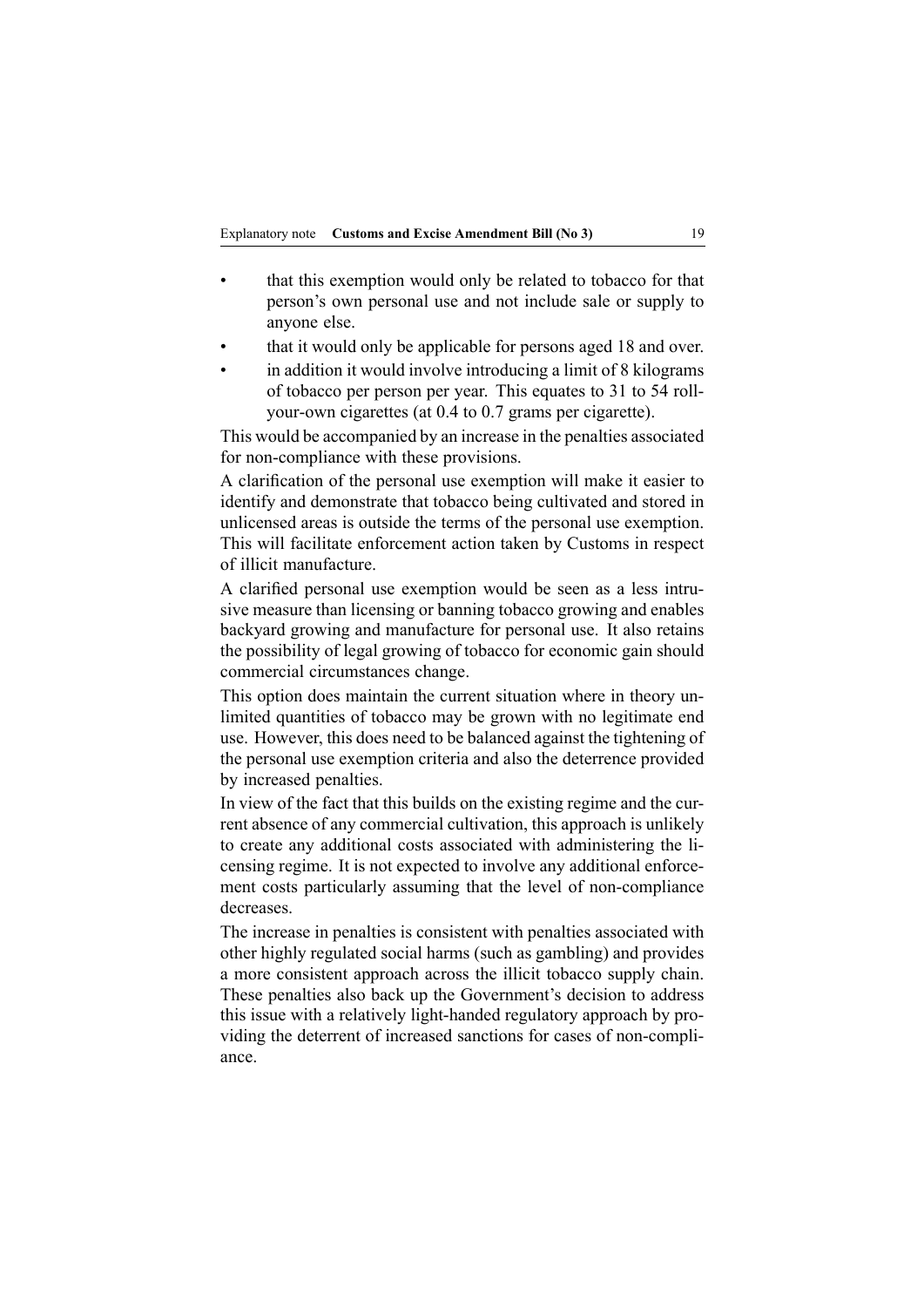#### *Implementation and review*

If Government supports this proposal it can be introduced within <sup>a</sup> relatively short time frame since it builds on current arrangements. Publicity could be targeted towards the previous growing areas.

#### *Consultation*

The following governmen<sup>t</sup> departments and agencies have been consulted during the policy development stages of this Bill: the Department of Conservation, the Ministry for Culture and Heritage, the Ministry of Agriculture and Forestry, the Ministry of Foreign Affairs and Trade, the Ministry of Health, the New Zealand Food Safety Authority, the Ministry of Justice, the Ministry of Transport, the Ministry for the Environment, the Ministry of Fisheries, New Zealand Police, the Department of Labour (Immigration Service), the Ministry of Social Development, the Ministry of Economic Development, the Environmental Risk Management Authority New Zealand, the Department of Internal Affairs, the Security Intelligence Service, the Ministry of Consumer Affairs, Inland Revenue, the Ministry of Youth Affairs, the Law Commission, and the Privacy Commissioner.

The following governmen<sup>t</sup> departments have an interest in the proposals and have been informed: Treasury, Department of Prime Minister and Cabinet, State Services Commission, Government Communications Security Bureau and Te Puni Kōkiri.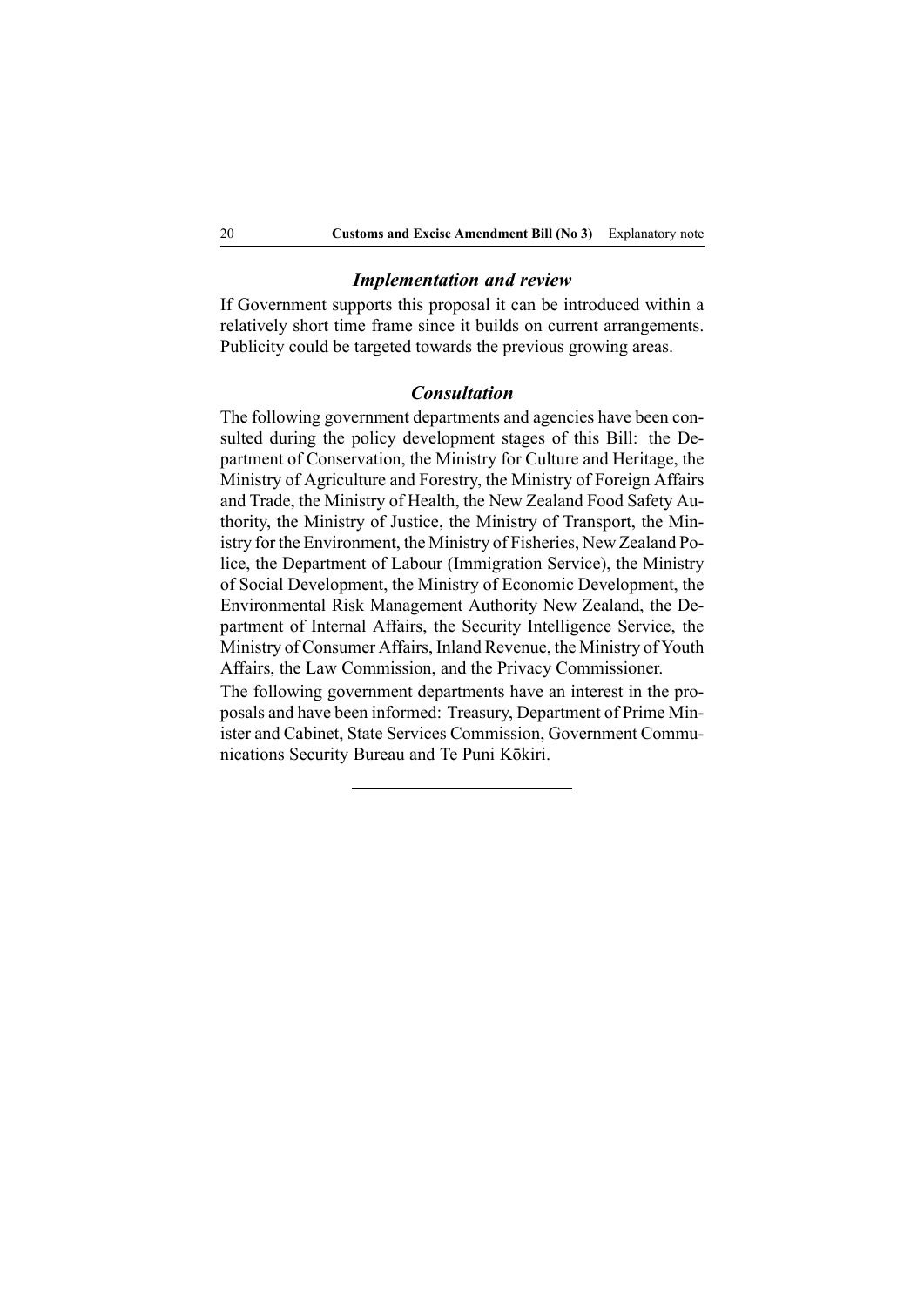*Hon Nanaia Mahuta*

# **Customs and Excise Amendment Bill (No 3)**

Government Bill

## **Contents**

|                                    |                                                                                        | Page           |  |  |
|------------------------------------|----------------------------------------------------------------------------------------|----------------|--|--|
| 1                                  | Title                                                                                  |                |  |  |
| 2                                  | Commencement                                                                           | $\overline{2}$ |  |  |
|                                    | Part 1                                                                                 |                |  |  |
| <b>Amendments to principal Act</b> |                                                                                        |                |  |  |
| 3                                  | Principal Act amended                                                                  | 3              |  |  |
| 4                                  | Craft arriving at place other than nominated Customs                                   | 3              |  |  |
|                                    | place                                                                                  |                |  |  |
| 5                                  | Persons departing from New Zealand to depart from<br>Customs place                     | 4              |  |  |
| 6                                  | Departure to be from Customs place only                                                | 4              |  |  |
| 7                                  | Detention of persons committing or about to commit<br>certain offences                 | 5              |  |  |
| 8                                  | Offences in relation to manufacture, movement, and<br>storage of goods                 | 5              |  |  |
| 9                                  | Offences in relation to importation or exportation of<br>prohibited goods              | 6              |  |  |
| 10                                 | Defrauding revenue of Customs                                                          | 6              |  |  |
| 11                                 | Possession or custody of uncustomed goods or prohibited                                | 6              |  |  |
| 12                                 | exports<br>Purchase, sale, exchange, etc, of uncustomed goods or<br>prohibited imports | 7              |  |  |
| 13                                 | New heading and sections 231 to 235C substituted                                       | 7              |  |  |
|                                    | Applications to review seizure of goods                                                |                |  |  |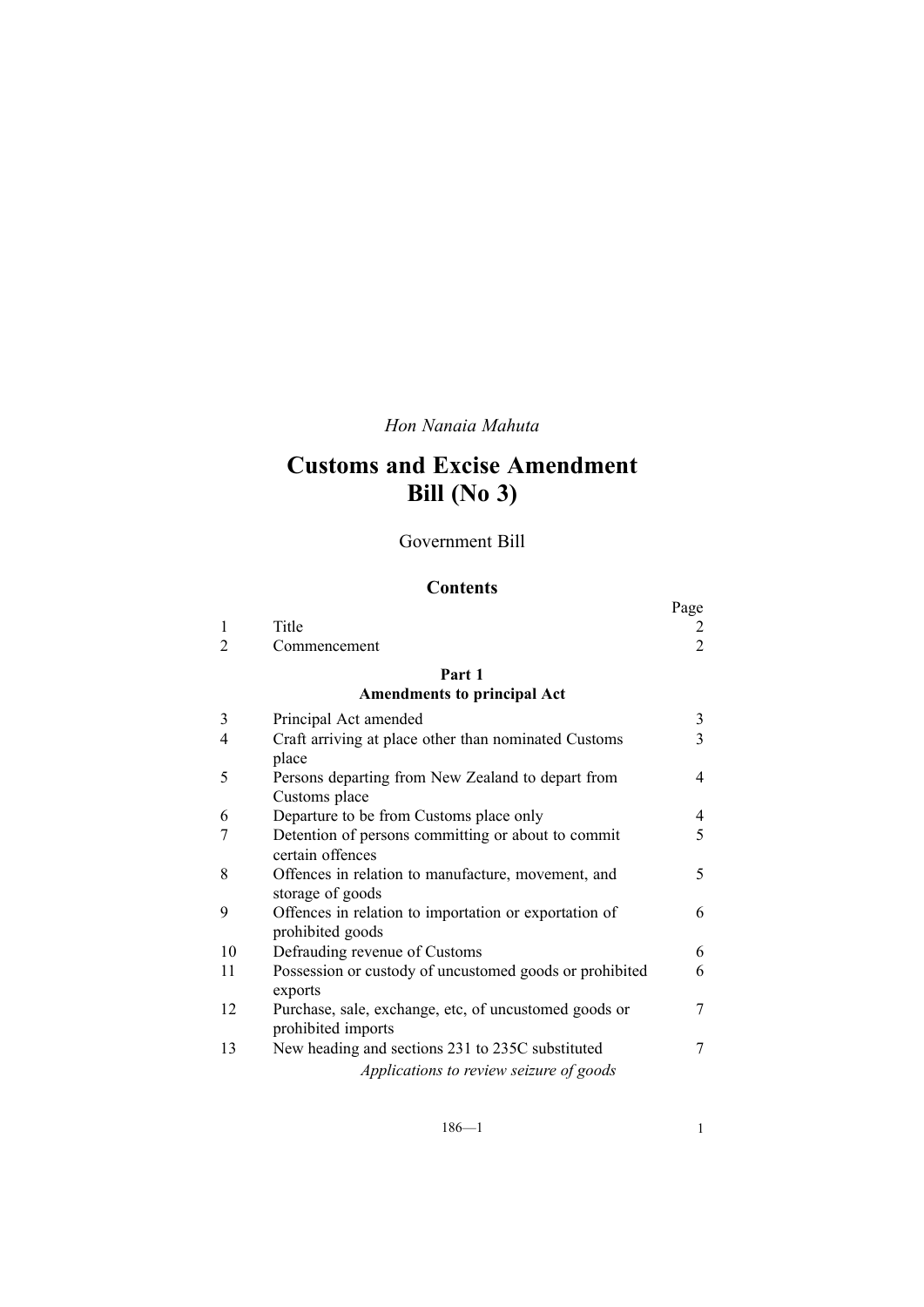<span id="page-21-0"></span>

|                        | 231<br>232<br>233<br>234 | Application for review of seizure<br>Conduct of review<br>Decision on review<br>Matters concerning grant of relief | 7<br>8<br>8<br>9 |  |  |
|------------------------|--------------------------|--------------------------------------------------------------------------------------------------------------------|------------------|--|--|
|                        | 235                      | Determinations where relief granted                                                                                | 10               |  |  |
|                        | 235A                     | Condemnation of seized goods                                                                                       | 11               |  |  |
|                        |                          | Appeal from review                                                                                                 |                  |  |  |
|                        | 235B                     | Right of appeal to Customs Appeal Authority<br>from decision on review                                             | 11               |  |  |
|                        | 235C                     | Condemnation of goods subject to appeal                                                                            | 11               |  |  |
| 14                     | Regulations              |                                                                                                                    | 12               |  |  |
| 15                     |                          | Chief Executive may make rules for certain purposes                                                                | 12               |  |  |
|                        |                          | Part 2                                                                                                             |                  |  |  |
|                        |                          | <b>Consequential amendments and transitional provisions</b>                                                        |                  |  |  |
| 16                     |                          | Protected Objects Act 1975 amended                                                                                 | 12               |  |  |
| 17                     |                          | Misuse of Drugs (Prohibition of Cannabis Utensils and<br>Methamphetamine Utensils) Notice 2003 amended             | 13               |  |  |
| 18                     | amended                  | United Nations (Iraq) Reconstruction Regulations 2003                                                              | 13               |  |  |
| Transitional provision |                          |                                                                                                                    |                  |  |  |
| 19                     |                          | Transitional provision                                                                                             | 13               |  |  |

## **The Parliament of New Zealand enacts as follows:**

**1 Title**

This Act is the Customs and Excise Amendment Act (No 3) 2007.

## **2 Commencement** 5

This Act comes into force on <sup>a</sup> day to be appointed by the Governor-General by Order in Council, and 1 or more orders may be made bringing different provisions into force on different dates.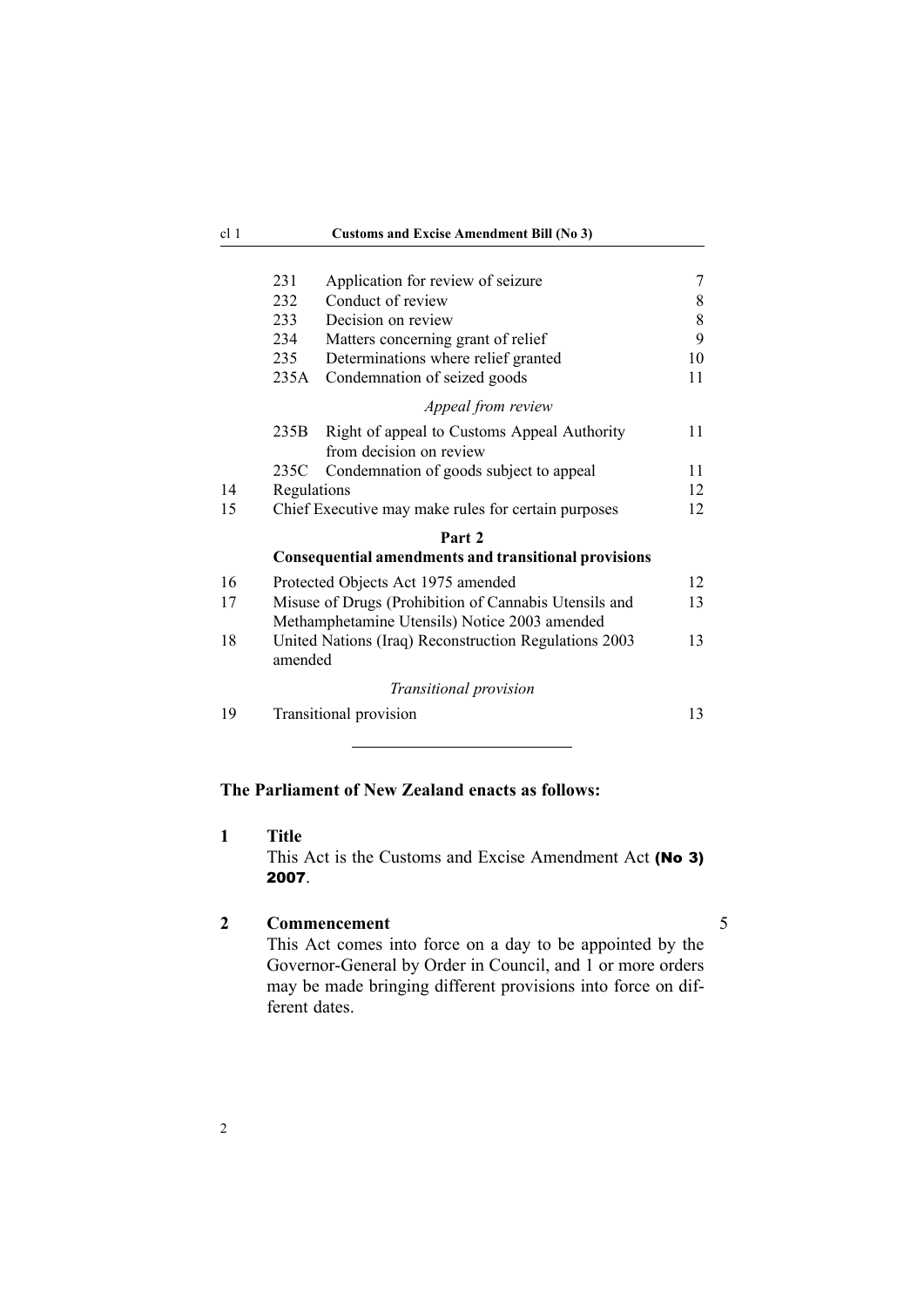## **Part 1 Amendments to principal Act**

# <span id="page-22-0"></span>**3 Principal Act amended** This Act amends the Customs and Excise Act 1996.

**4 Craft arriving at place other than nominated Customs** 5 **place**

Section 25 is amended by repealing subsection (1) and substituting the following subsections:

- "(1) Nothing in section 24 applies to <sup>a</sup> craft—
	- "(a) that is required or compelled to berth, land, anchor, or 10 otherwise arrive at <sup>a</sup> place other than <sup>a</sup> Customs place, nominated in accordance with section  $21(1)(a)$ , if this arrival—
		- "(i) is required by any statutory or other requirement relating to navigation; or 15
		- "(ii) is compelled by accident, stress of weather, or other necessity; or
	- "(b) that is authorised to berth, land, anchor, or otherwise arrive at <sup>a</sup> place other than <sup>a</sup> Customs place by the Chief Executive. 20
- "(1A) An authorisation given under **subsection (1)(b)** may be granted subject to any conditions the Chief Executive considers appropriate (for example, conditions about the passengers and goods that may be carried on the craft).
- "(1B) The Chief Executive may not gran<sup>t</sup> any authorisation under 25 subsection (1)(b) without consulting the chief executive of—
	- "(a) the Ministry of Agriculture and Forestry; and
	- "(b) the Ministry of Health; and
	- "(c) the New Zealand Police: and 30

- "(d) the Civil Aviation Authority; and "(e) the authority known as Maritime New Zealand; and
- "(f) every other department of State whose operations may, in the Chief Executive's opinion, be affected by the granting of an authorisation under subsection (1)(b). 35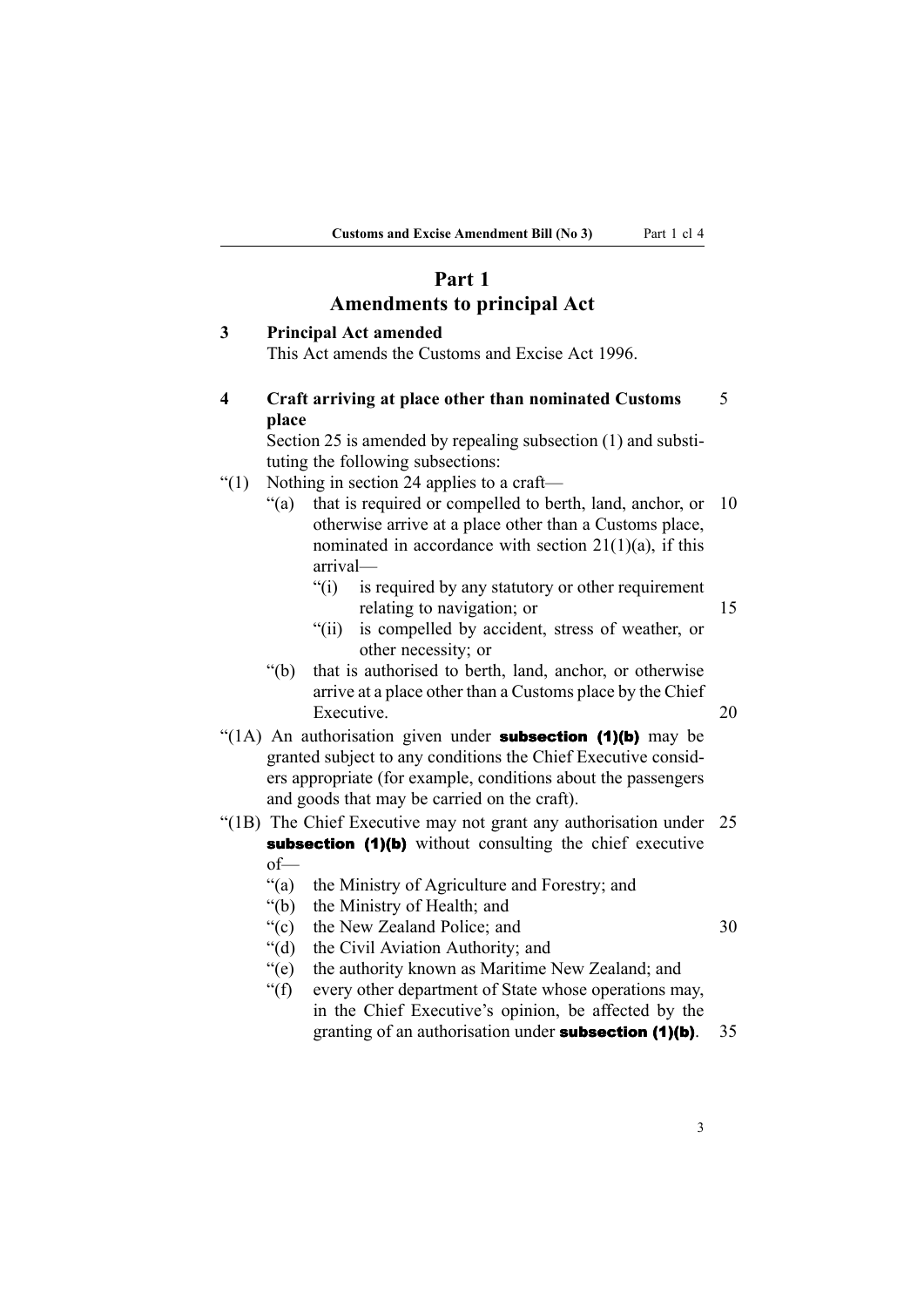<span id="page-23-0"></span>

| under subsection $(1)(b)$ .—                                         |
|----------------------------------------------------------------------|
| place other than a Customs place by reason of an authorisation       |
| "(1C) If any craft berths, lands, anchors, or otherwise arrives at a |

- "(a) the same powers may be exercised under this Act in relation to that craft as if it had arrived at a Customs place 5 in accordance with Part 3, and the same obligations apply; and
- "(b) the same powers may be exercised under this Act in relation to persons and goods on that craft as if those persons or goods were in <sup>a</sup> Customs controlled area, 10 following arrival of the craft in accordance with Part 3, and the same obligations apply."

## **5 Persons departing from New Zealand to depart from Customs place**

Section 30 is amended by inserting "section 37 and to" after 15 "Subject to".

#### **6 Departure to be from Customs place only**

Section 37 is amended by repealing subsection (2) and substituting the following subsections:

## "(2) Nothing in subsection (1) applies to a craft—  $20$

- "(a) that is required to berth, land, anchor, or otherwise return to <sup>a</sup> place in New Zealand that is not <sup>a</sup> Customs place, if this return—
	- "(i) is required by any statutory or other requirement relating to navigation; or 25
	- "(ii) is compelled by accident, stress of weather, or other necessity; or
- "(b) that is authorised to depart for <sup>a</sup> point outside New Zealand from <sup>a</sup> place in New Zealand other than <sup>a</sup> Customs place, by the Chief Executive. 30
- "(3) The provisions of **section 25(1A) to (1C)** apply with any necessary modifications in respec<sup>t</sup> of—
	- "(a) any authorisation given by the Chief Executive under subsection (2)(b); and
	- "(b) any departure from <sup>a</sup> place in New Zealand (other than 35 <sup>a</sup> Customs place) in reliance on such an authorisation."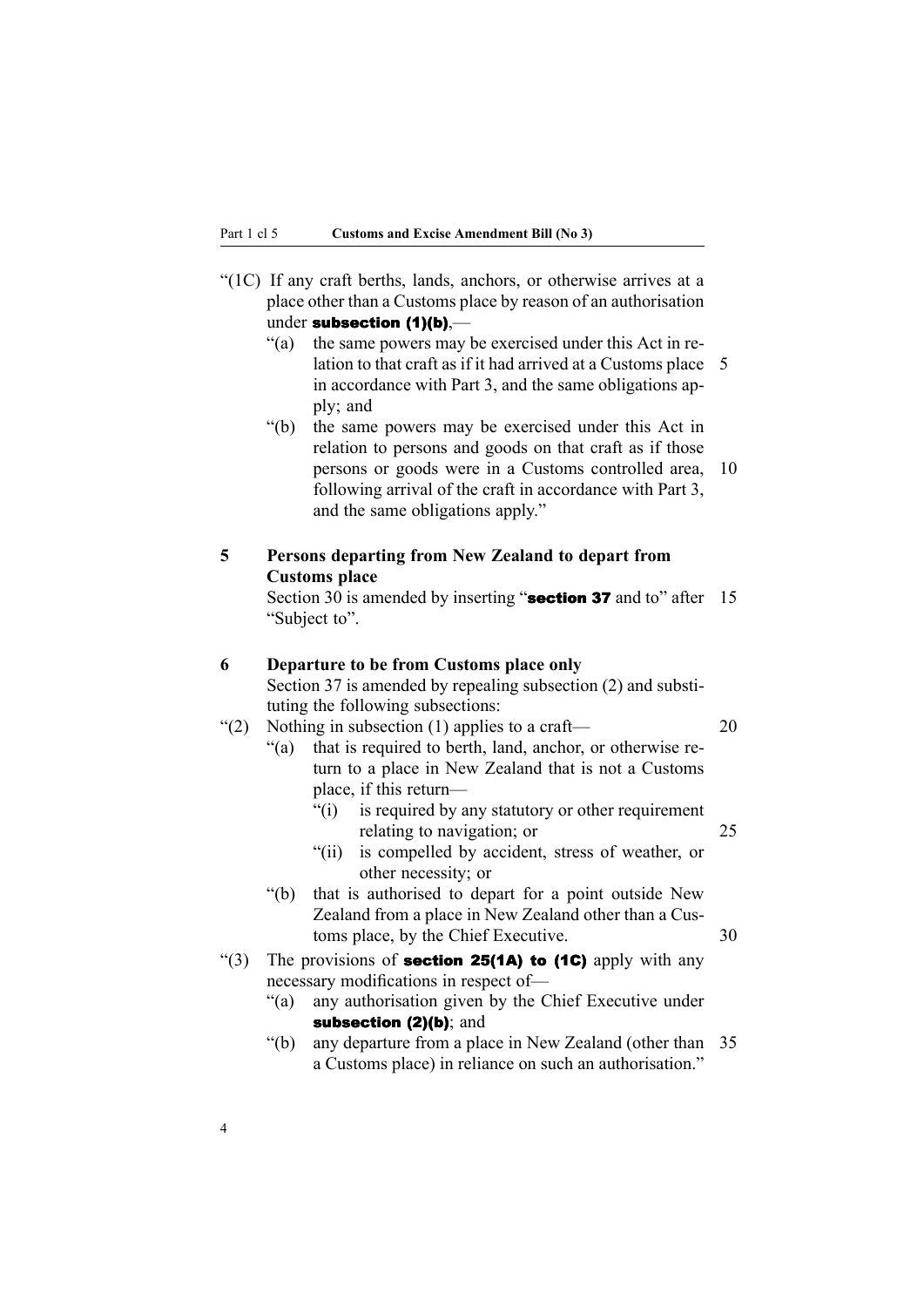<span id="page-24-0"></span>**7 Detention of persons committing or about to commit certain offences**

Section 148B(1) is amended by inserting "or  $191(1)(e)$ " after "section 180".

**8 Offences in relation to manufacture, movement, and** 5 **storage of goods**

(1) Section 200(2) is amended by inserting "(other than an offence under paragraphs (b) to (d) involving goods that are tobacco)" before "is liable".

- (2) Section 200 is amended by inserting the following subsection 10 after subsection (2):
- "(2A) Every person who commits an offence against subsection (1)(b), (c), or (d) involving goods that are tobacco is liable on conviction,—
	- "(a) in the case of an individual, to imprisonment for <sup>a</sup> 15 term not exceeding 6 months or to <sup>a</sup> fine not exceeding \$20,000, or to both; or
	- "(b) in the case of <sup>a</sup> body corporate, to <sup>a</sup> fine not exceeding \$100,000."
- (3) Section 200(3) is amended by inserting "(other than an offence 20 relating to goods that are tobacco)" before "is liable".
- (4) Section 200 is amended by adding the following subsections:
- "(4) Every person who commits an offence against subsection (1)(e) involving goods that are tobacco is liable on conviction,— 25
	- "(a) in the case of an individual, to <sup>a</sup> term of imprisonment not exceeding 6 months or to <sup>a</sup> fine not exceeding \$20,000, or to both; or
	- "(b) in the case of <sup>a</sup> body corporate, to <sup>a</sup> fine not exceeding \$100,000. 30

"(5) To avoid doubt, in this section, **tobacco** means all tobacco (as defined in section  $2(1)$ ), whether manufactured or not manufactured."

5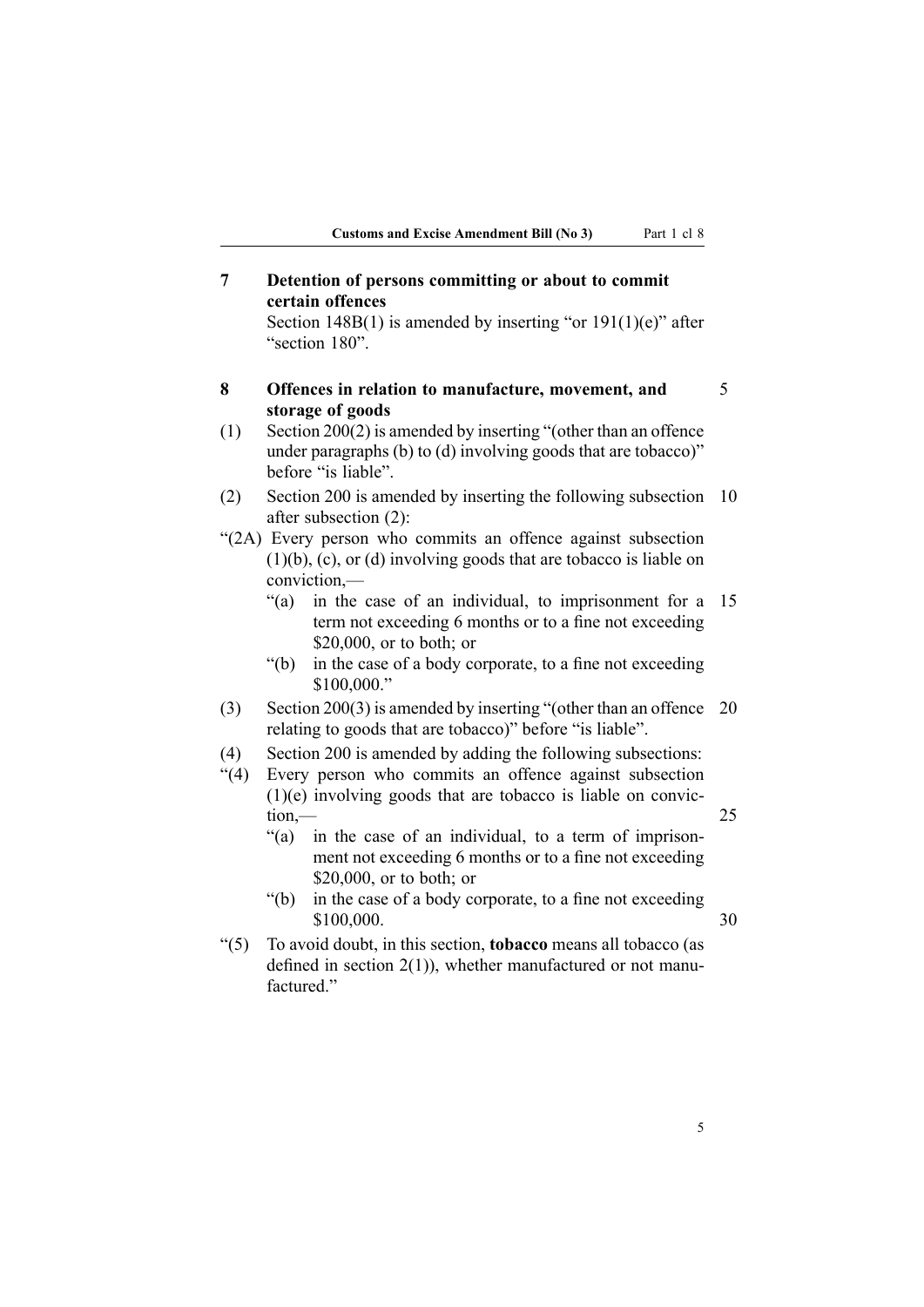## <span id="page-25-0"></span>**9 Offences in relation to importation or exportation of prohibited goods**

Section 209 is amended by repealing subsection (1A) and substituting the following subsection:

#### "(1A) Every person commits an offence who— 5

- "(a) is knowingly concerned in any importation, exportation, transportation, shipment, unshipment, or landing of an objectionable publication; or
- "(b) is knowingly concerned in the removal from <sup>a</sup> Customs controlled area of an objectionable publication or con- 10 spires to remove an objectionable publication from <sup>a</sup> Customs controlled area."

#### **10 Defrauding revenue of Customs**

(1) Section 211(2) is amended by inserting "(other than an offence involving goods that are tobacco)" before "is liable". 15

(2) Section 211 is amended by adding the following subsections: "(3) Every person who commits an offence against this section in-

- volving goods that are tobacco is liable on conviction,—
	- "(a) in the case of an individual, to imprisonment for <sup>a</sup> term not exceeding 6 months or to a fine not exceeding 20 \$20,000, or to both; or
	- "(b) in the case of <sup>a</sup> body corporate, to <sup>a</sup> fine not exceeding \$100,000.
- "(4) To avoid doubt, in this section and **sections 212 and 213**, to**bacco** means all tobacco (as defined in section 2(1)), whether 25 manufactured or not manufactured."

## **11 Possession or custody of uncustomed goods or prohibited exports**

- (1) Section 212(2) is amended by inserting "(other than an offence involving goods that are tobacco)" before "is liable". 30
- (2) Section 212 is amended by adding the following subsection:
- "(3) Every person who commits an offence against this section involving goods that are tobacco is liable on conviction,—
	- "(a) in the case of an individual, to imprisonment for <sup>a</sup> term not exceeding 6 months or to <sup>a</sup> fine not exceeding 35 \$20,000, or to both; or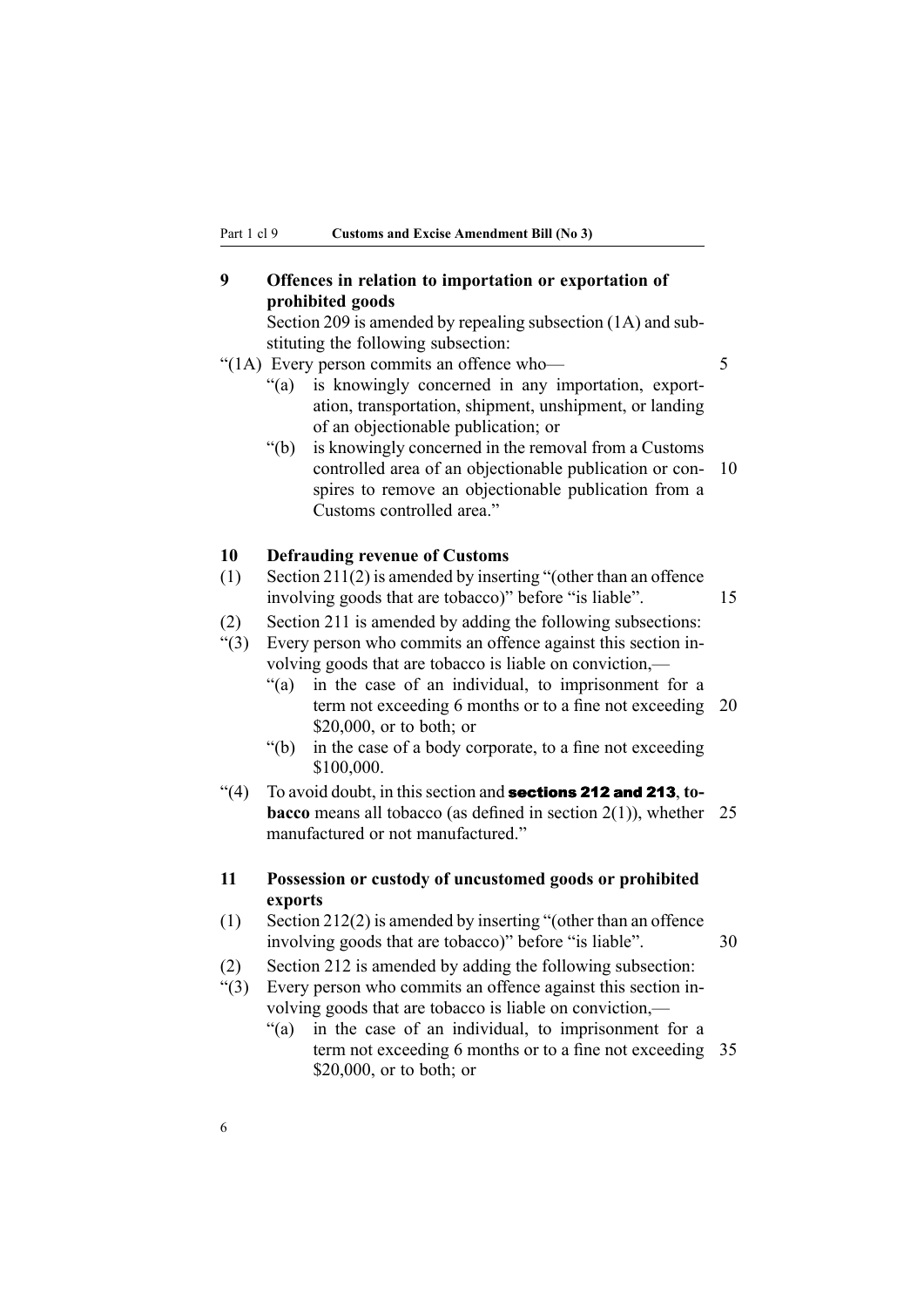<span id="page-26-0"></span>"(b) in the case of <sup>a</sup> body corporate, to <sup>a</sup> fine not exceeding \$100,000."

## **12 Purchase, sale, exchange, etc, of uncustomed goods or prohibited imports**

- (1) Section 213(2) is amended by inserting "(other than an offence 5 involving goods that are tobacco)" before "is liable".
- (2) Section 213 is amended by adding the following subsection:
- "(3) Every person who commits an offence against this section involving goods that are tobacco is liable on conviction,—
	- "(a) in the case of an individual, to imprisonment for <sup>a</sup> 10 term not exceeding 6 months or to <sup>a</sup> fine not exceeding \$20,000, or to both; or
	- "(b) in the case of <sup>a</sup> body corporate, to <sup>a</sup> fine not exceeding \$100,000."
- **13 New heading and sections 231 to 235C substituted** 15 The heading above section 231 and sections 231 to 235 are repealed and the following heading and sections substituted: "*Applications to review seizure of goods*

#### "**231 Application for review of seizure**

- "(1) Any person who has an interest in goods that have been seized 20 under section 226 may, within the time specified in **subsec**tion (2), apply in writing to the Chief Executive for a review of the seizure.
- $(2)$  The time is
	- "(a) 20 working days after the date on which the notice of 25 seizure is given to the applicant; or
	- "(b) any further time allowed by the Chief Executive if satisfied that the applicant did not receive the notice of seizure or that <sup>a</sup> further period is otherwise required in the interests of justice. 30
- "(3) An application under this section may be made on either or both of the following grounds:
	- "(a) that there was no legal basis for the seizure of the goods:
	- "(b) that the applicant should, in all the circumstances, be granted relief. 35
- "(4) The application must—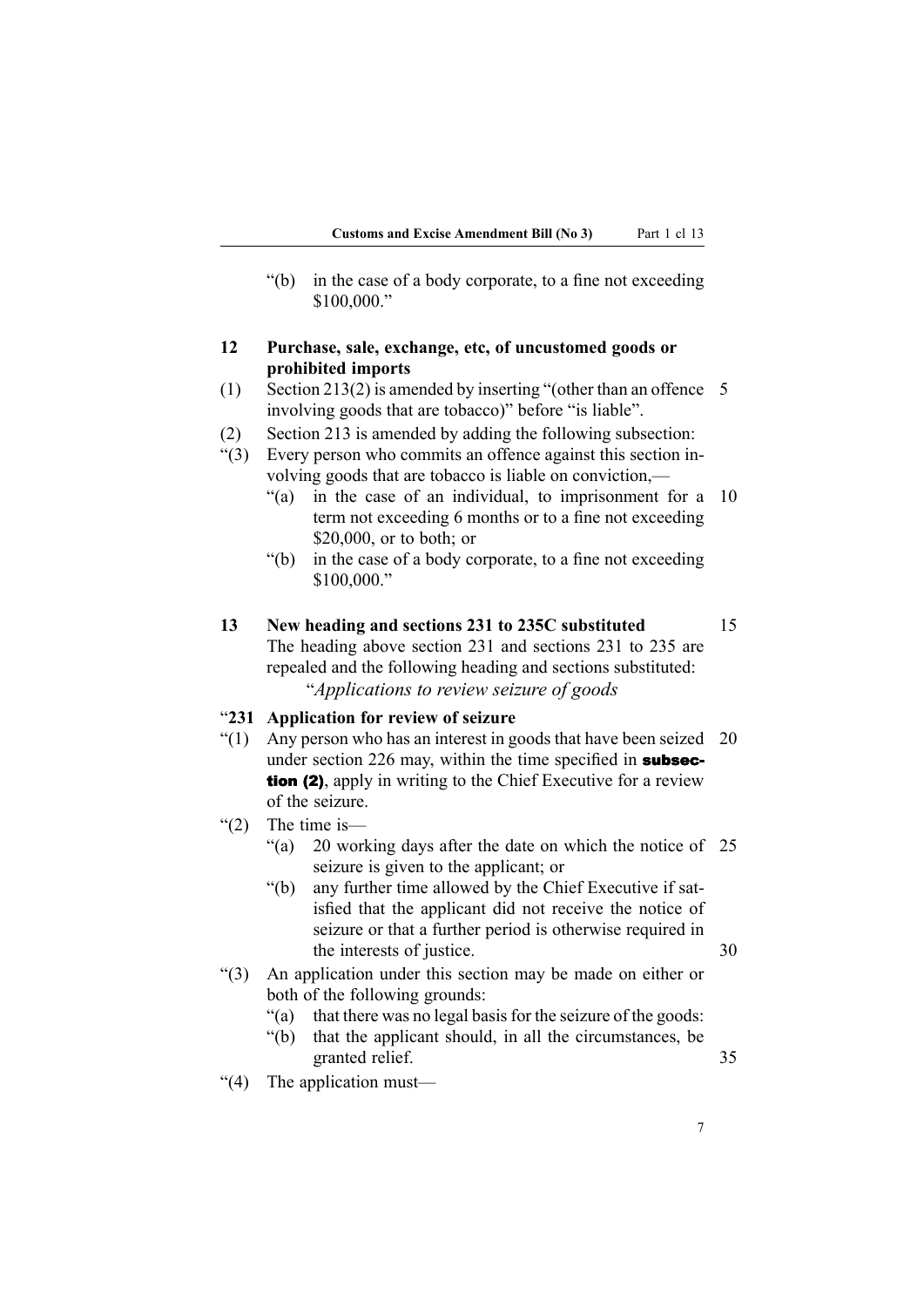- <span id="page-27-0"></span>"(a) state the ground or grounds on which it is made; and
- "(b) give an address at which the applicant wishes to receive correspondence relating to the application; and
- "(c) be sent to the Chief Executive.

#### "**232 Conduct of review** 5

- "(1) On receipt of an application under **section 231**, the Chief Executive must conduct the review on the papers unless the Chief Executive otherwise directs.
- "(2) In undertaking the review, the Chief Executive—
	- $\degree$ (a) must consider the application and any written submis- 10 sions made by the applicant; and
	- "(b) may consider any statement, document, information, or matter that in the Chief Executive's opinion may assist the Chief Executive to deal effectively with the subject of the review, whether or not it would be admissible in 15 <sup>a</sup> court of law.
- "(3) The Chief Executive may ask the applicant for supplementary information and have regard to that supplementary information.
- "(4) The applicant must establish, on the balance of probabilities, 20 that the applicant has an interest in the seized goods and acquired that interest in good faith.

#### "**233 Decision on review**

- "(1) The Chief Executive must dispose of the application for review by making 1 of the following decisions: 25
	- "(a) to dismiss the application for review:
	- "(b) if satisfied that there was no legal basis for the seizure of all or any of the goods, to disallow the seizure (in whole or in part) and to direct that the goods be given  $(in whole or in part) to \t\t 30$ 
		- "(i) the person from whom the goods were seized; or
		- "(ii) if the goods were not seized from <sup>a</sup> particular person, the person who, in the opinion of the Chief Executive, is entitled to possess the goods:
	- "(c) to grant relief by making any of the determinations de- 35 scribed in **section 235** (either unconditionally or subject to any conditions described in that section), if sat-

8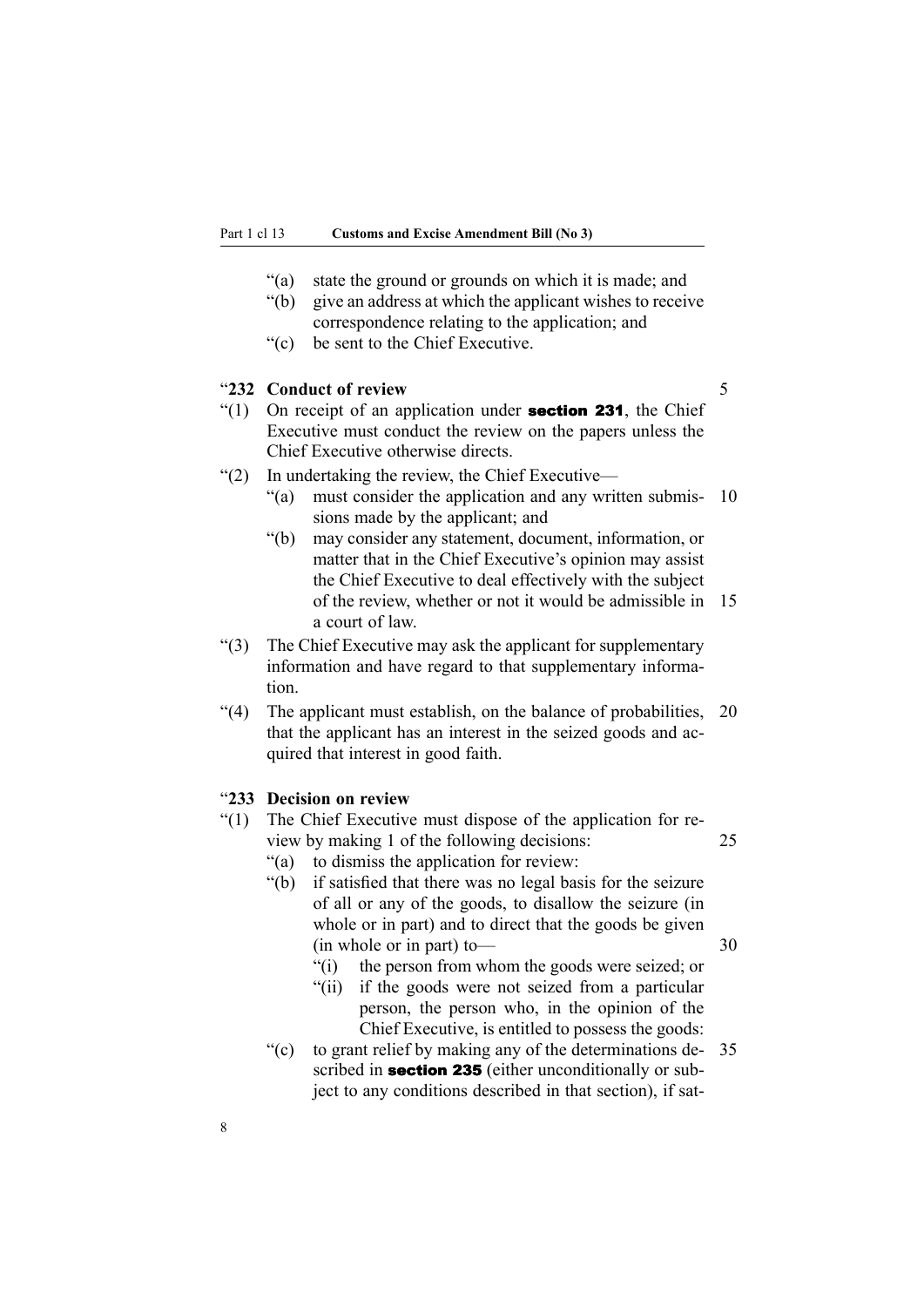isfied that it is equitable to do so, having regard to the matters specified in section <sup>234</sup>.

- <span id="page-28-0"></span>"(2) The Chief Executive must make his or her decision on the application within 20 working days after the day on which the Chief Executive receives the application. 5
- "(3) If, in the opinion of the Chief Executive, the circumstances of the case do not permit <sup>a</sup> decision to be made within the period specified in **subsection (2)**, the Chief Executive may extend that period by <sup>a</sup> further period that is reasonable in the circumstances. 10
- "(4) As soon as practicable after making <sup>a</sup> decision on the application, the Chief Executive must give written notice of the decision to—
	- "(a) the applicant; and
	- "(b) any other person on whom the notice of seizure was 15 served under section 227; and
	- "(c) any person, other than a person referred to in **para**graph (b), who claims an interest in the goods.
- "(5) If the application for review is dismissed, the written notice must contain the reasons for the decision. 20
	-
- "(6) The written notice must state that <sup>a</sup> person who is dissatisfied with the decision of the Chief Executive has <sup>a</sup> right to appeal to <sup>a</sup> Customs Appeal Authority against the decision.

#### "**234 Matters concerning grant of relief**

The matters the Chief Executive may take into account when 25 deciding whether or not to gran<sup>t</sup> relief include, without limitation:

- "(a) the seriousness and nature of any act or omission giving rise to the seizure:
- "(b) whether or not the person who is alleged to have done 30 any act or omitted to do any act giving rise to the seizure has previously engaged in any similar conduct:
- "(c) whether the seizure has arisen from, or is related to, <sup>a</sup> deliberate breach of the law:
- "(d) the nature, quality, quantity, and estimated value of the 35 seized goods:

9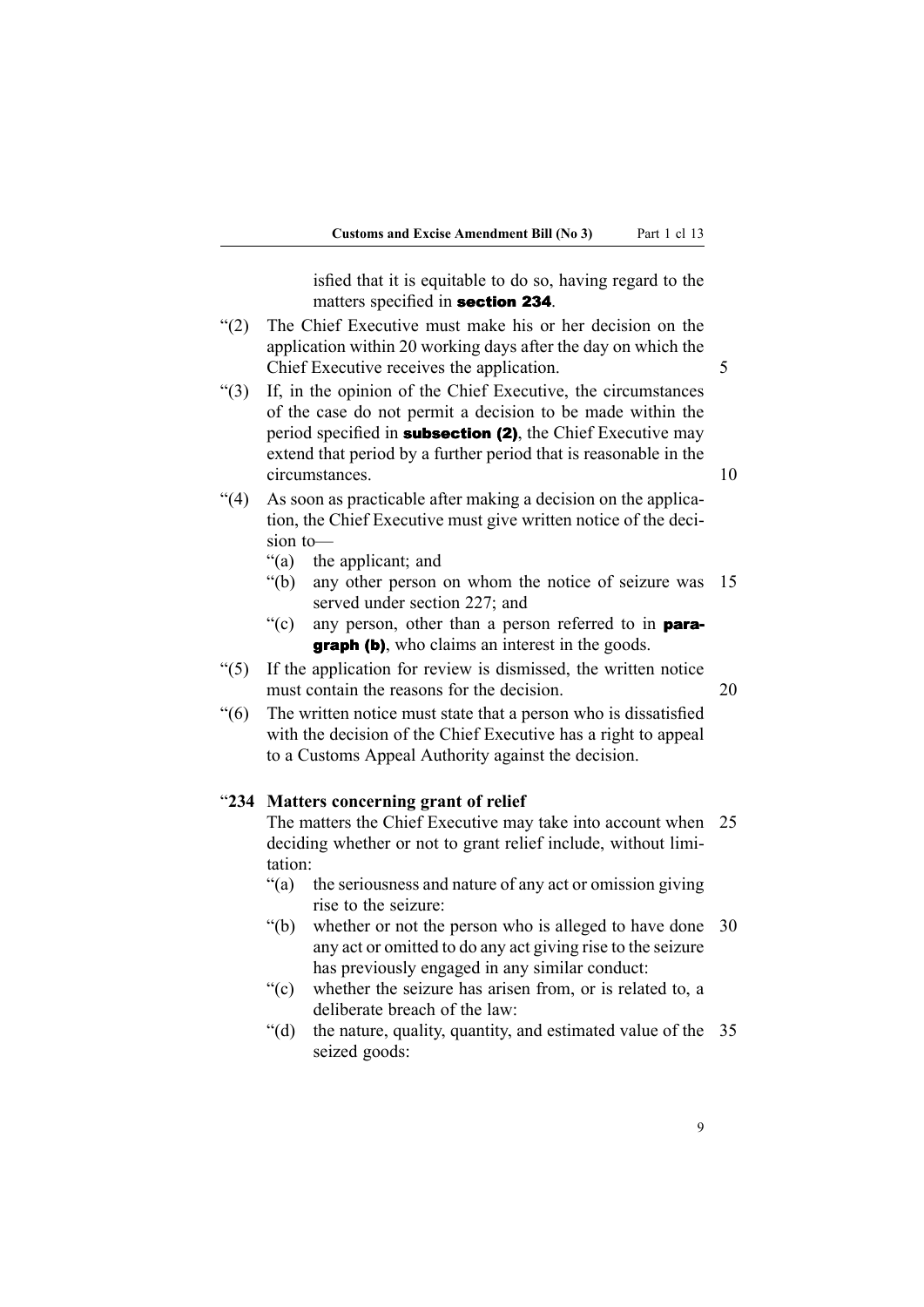- <span id="page-29-0"></span>"(e) the nature and extent of any loss or damage suffered by any person as <sup>a</sup> consequence of the seizure:
- "(f) whether or not granting relief would undermine the purpose or objective of any import or expor<sup>t</sup> prohibition or restriction imposed by this Act: 5
- "(g) the effect of any other action that has been taken or is proposed to be taken in respec<sup>t</sup> of any offending related to the seizure.

#### "**235 Determinations where relief granted**

- "(1) If the Chief Executive decides, under **section 233(1)(c)**, to 10 gran<sup>t</sup> relief, the Chief Executive may do so by making any of the following determinations:
	- "(a) that the goods be given to the applicant or to another person who, but for the seizure, is entitled to their possession: 15
	- "(b) that the goods be sold and that 1 or more of the following persons be paid the par<sup>t</sup> or parts of the proceeds that the Chief Executive specifies:
		- "(i) the applicant:
		- "(ii) any other person who has an interest in the goods: 20 "(iii) the Crown.
- "(2) The Chief Executive may make <sup>a</sup> determination described in this section subject to any conditions that the Chief Executive thinks just.
- "(3) Without limiting **subsection (2)**, the Chief Executive may 25 impose any of the following conditions:
	- "(a) that there be paid to the Crown in respec<sup>t</sup> of the seized goods <sup>a</sup> sum equal to the whole or any par<sup>t</sup> of 1 or more of the following:
		- "(i) any costs or expenses incurred by the Customs in 30 transporting, storing, or disposing of the goods (including returning or giving the goods to any person), or any incidental costs or expenses relating to their detention:
		- "(ii) any duty not already paid: 35
		- "(iii) any duty already refunded:
		- "(iv) the value of the detained goods, as determined by the Chief Executive: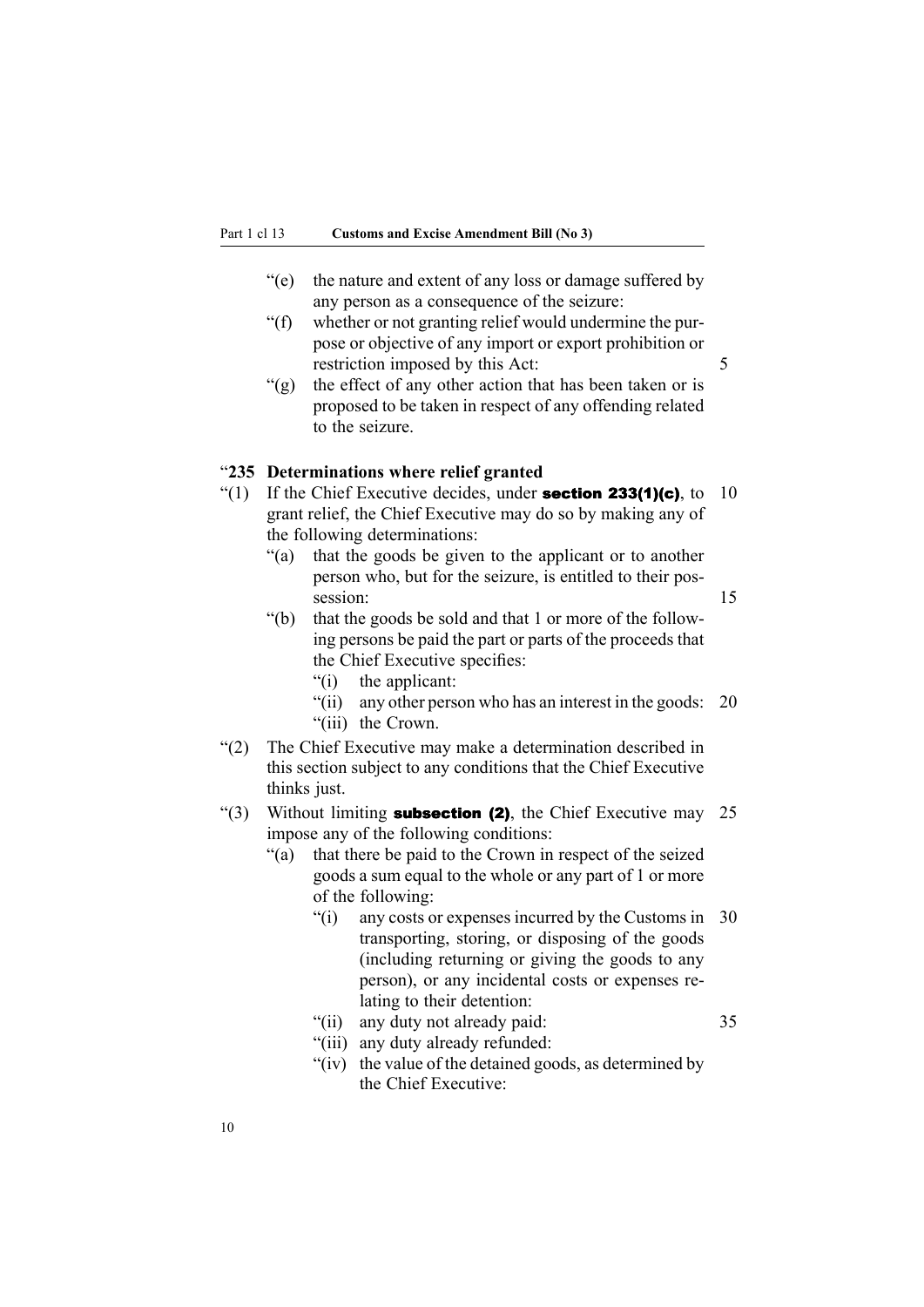- <span id="page-30-0"></span>"(b) that the goods be modified, in <sup>a</sup> manner directed by the Chief Executive, so as to render them inoperable for unlawful purposes:
- "(c) that the costs or expenses incurred by the Customs in modifying the goods in accordance with <sup>a</sup> direction 5 under **paragraph (b)** be paid to the Crown.
- "(4) The Chief Executive must not make <sup>a</sup> determination described in this section if he or she is of the opinion that all or any of the goods may be required to be produced in evidence in any criminal proceedings. 10

#### "**235A Condemnation of seized goods**

- "(1) If the Chief Executive dismisses an application for review, the dismissal is deemed to be an order for condemnation of the goods to the Crown.
- "(2) The order for condemnation of the goods takes effect on the 15 close of the 20th working day after the Chief Executive gives his or her decision on the application unless an appeal against the decision on the application is lodged before then.
- "(3) If no application for review is made within the time specified by section 231(2), or if such an application is discontinued, 20 the seized goods are condemned to the Crown.

## "*Appeal from review*

## "**235B Right of appeal to Customs Appeal Authority from decision on review**

- "(1) A person who is dissatisfied with a decision of the Chief Ex- $25$ ecutive made under **section 233** (including any determination or condition described in section <sup>235</sup>) may appeal to <sup>a</sup> Customs Appeal Authority against the decision or any par<sup>t</sup> of the decision.
- "(2) The appeal must be brought within 20 working days after the 30 date on which notice of the decision under **section 233** is given.

## "**235C Condemnation of goods subject to appeal**

The goods that are the subject of an appeal under **section 235B** are condemned to the Crown if— 35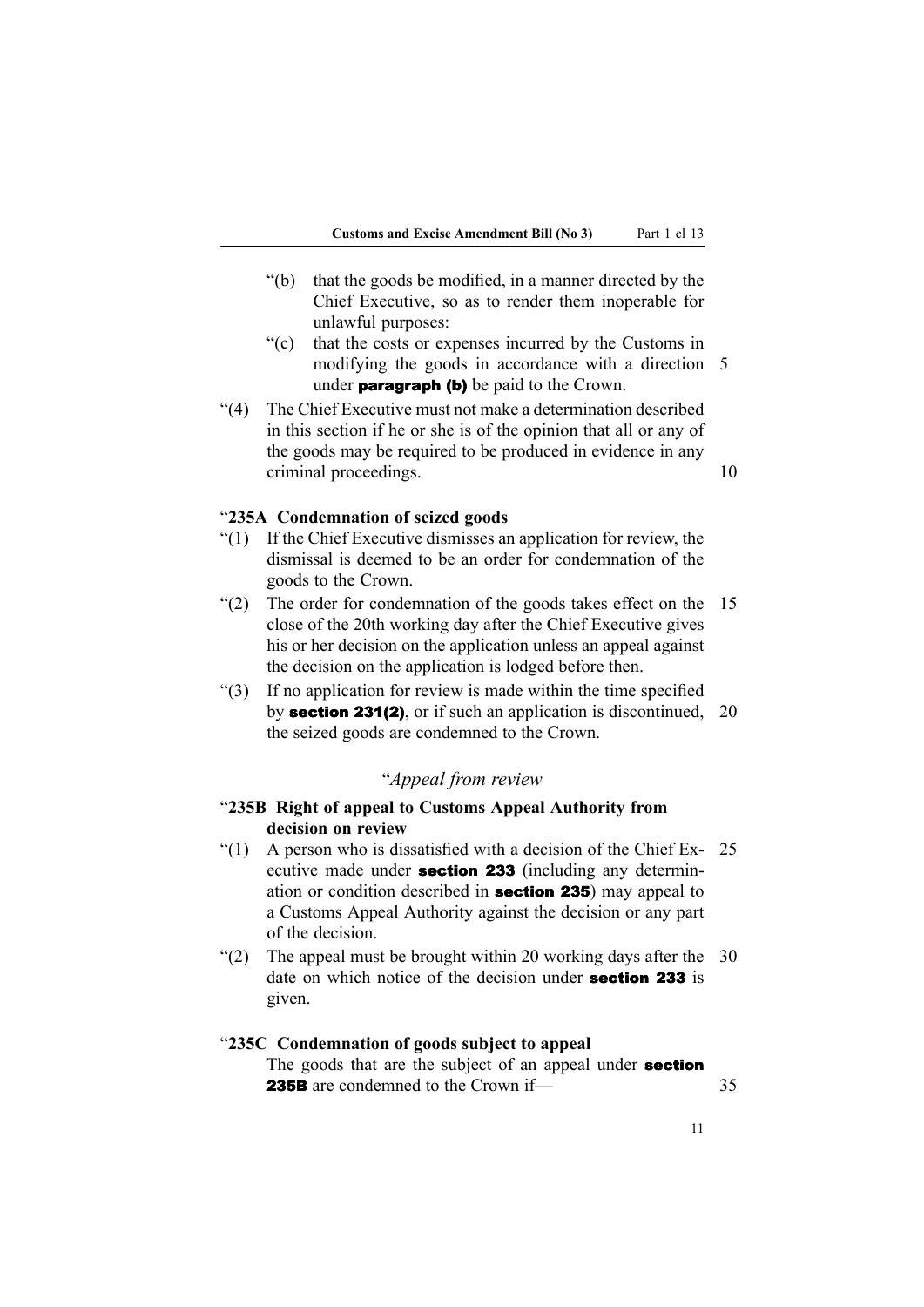- <span id="page-31-0"></span>"(a) the appeal is discontinued; or
- "(b) the decision of the Customs Appeal Authority on the appeal does not—
	- $\lq$ (i) disallow the seizure of the goods under **section 233(1)(b)** (as applied by section  $255(1)$ ); or 5
	- "(ii) grant relief under **section 233(1)(c)** (as applied by section  $255(1)$ ."

#### **14 Regulations**

Section 286 is amended by inserting the following subsection after subsection (1): 10

- "(1A) Without limiting subsection  $(1)(a)$ , any regulations made under that provision prescribing areas used for the manufacture or processing of goods that are exempted from the requirement of section 10 to be licensed as <sup>a</sup> Customs controlled area may impose conditions— 15
	- "(a) as to the nature of the goods being manufactured or processed:
	- "(b) as to the source of the product being manufactured or processed:
	- "(c) limiting the use that may be made of the goods (for 20 example, permitting personal use only):
	- "(d) limiting the age of any person involved in the manufacture or use of the goods:
	- "(e) limiting the quantity of goods that may be produced by any measure or other form of description." 25
- **15 Chief Executive may make rules for certain purposes** Section  $288(1)(a)$  is amended by inserting "or outward reports" after "inward reports".

## **Part 2**

## **Consequential amendments and** <sup>30</sup> **transitional provisions**

**16 Protected Objects Act 1975 amended** Section 10(1), (1A), and (3) of the Protected Objects Act 1975 are amended by omitting "235" and substituting in each case " $231(3)$ (b), 233(1)(c), 234, 235, 235C(b)(ii)".  $35$